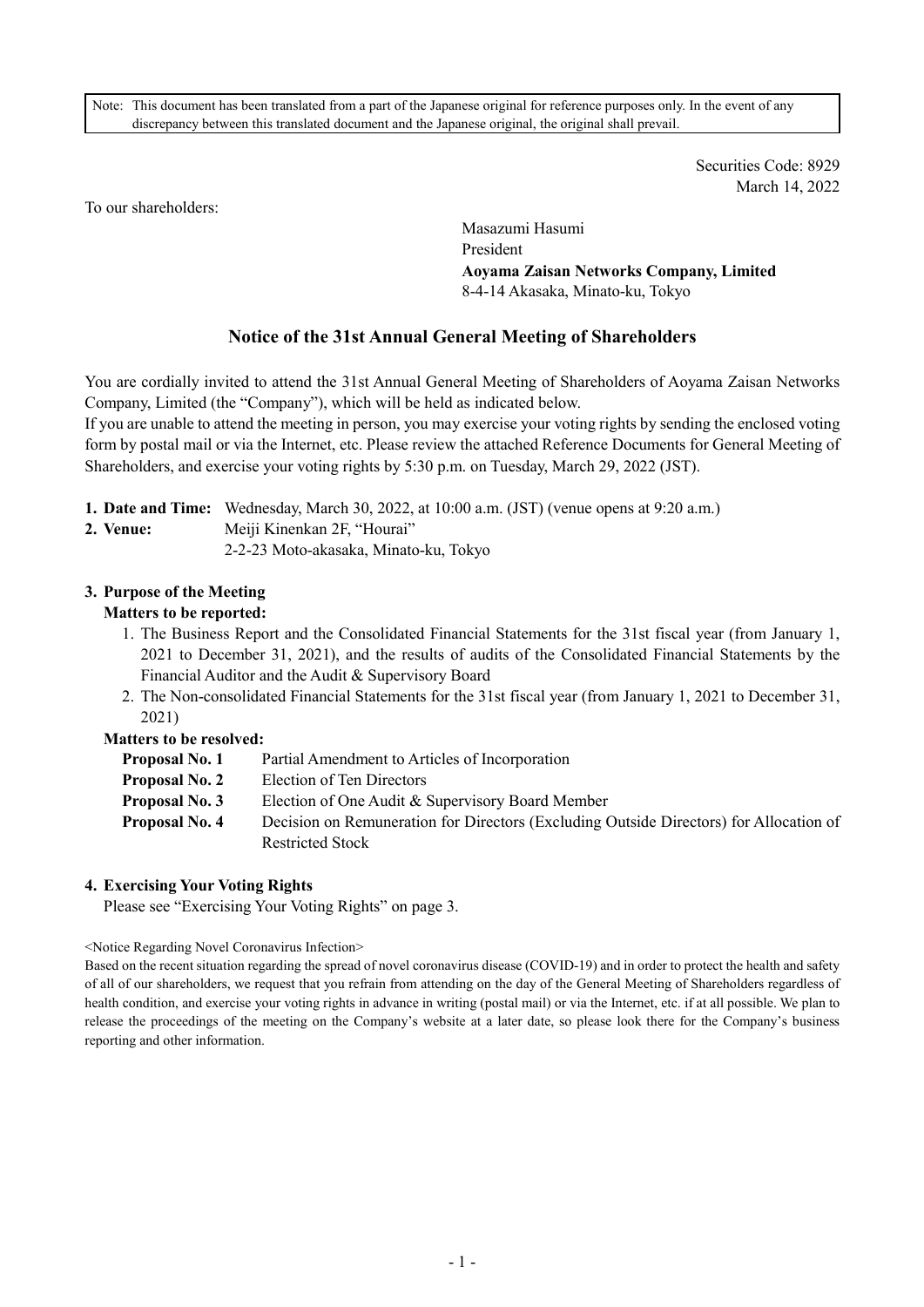- Please submit the enclosed voting form at the reception on your arrival. Also, please bring this Notice of the General Meeting of Shareholders as the reference material.
- In the case where any amendments are made to the Reference Documents for General Meeting of Shareholders, Business Report, Non-consolidated Financial Statements or Consolidated Financial Statements, the Company will publish the amended information on its website.
- Among those we are obliged to provide with this Notice of the General Meeting of Shareholders, the following documents are not included in the attached documents to this Notice of the General Meeting of Shareholders because they are published on the Company's website in accordance with laws and regulations, and Article 14 of the Company's Articles of Incorporation. Therefore, the attached documents to this Notice of the General Meeting of Shareholders are part of those audited by the Audit & Supervisory Board Members and the Financial Auditor in order to create the audit report.

1. Notes to Consolidated Financial Statements, 2. Notes to Non-consolidated Financial Statements

Company's website (https://www.azn.co.jp/)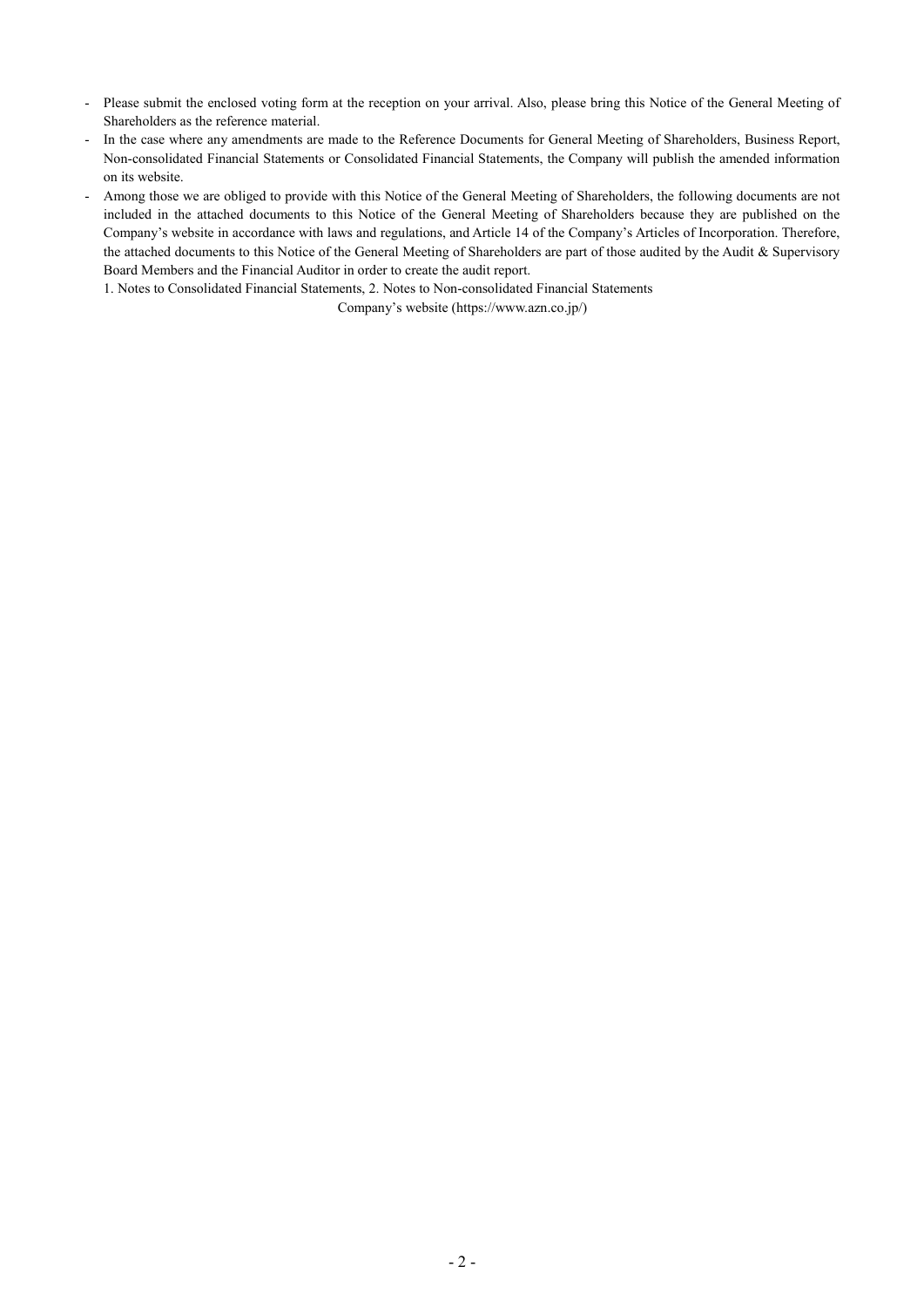## **Exercising Your Voting Rights**

Voting rights at the General Meeting of Shareholders are the rights of shareholders.

Please review the attached Reference Documents for General Meeting of Shareholders and exercise your voting rights.

You can exercise your voting rights in the following three methods.

#### **Attending the General Meeting of Shareholders**

Please submit the enclosed voting form at the reception on your arrival.

Date and time of the General Meeting of Shareholders: Wednesday, March 30, 2022, at 10:00 a.m. (JST)

#### **Exercising your voting rights by postal mail**

Please indicate your approval or disapproval of the proposals in the enclosed voting form and return the form to the Company by postal mail.

Deadline for exercising voting rights: Tuesday, March 29, 2022, at 5:30 p.m. (JST)

#### **Exercising your voting rights via the Internet, etc.**

Please enter your approval or disapproval of the proposals following instruction described on the next page (available in Japanese only).

Deadline for exercising voting rights: Tuesday, March 29, 2022, at 5:30 p.m. (JST)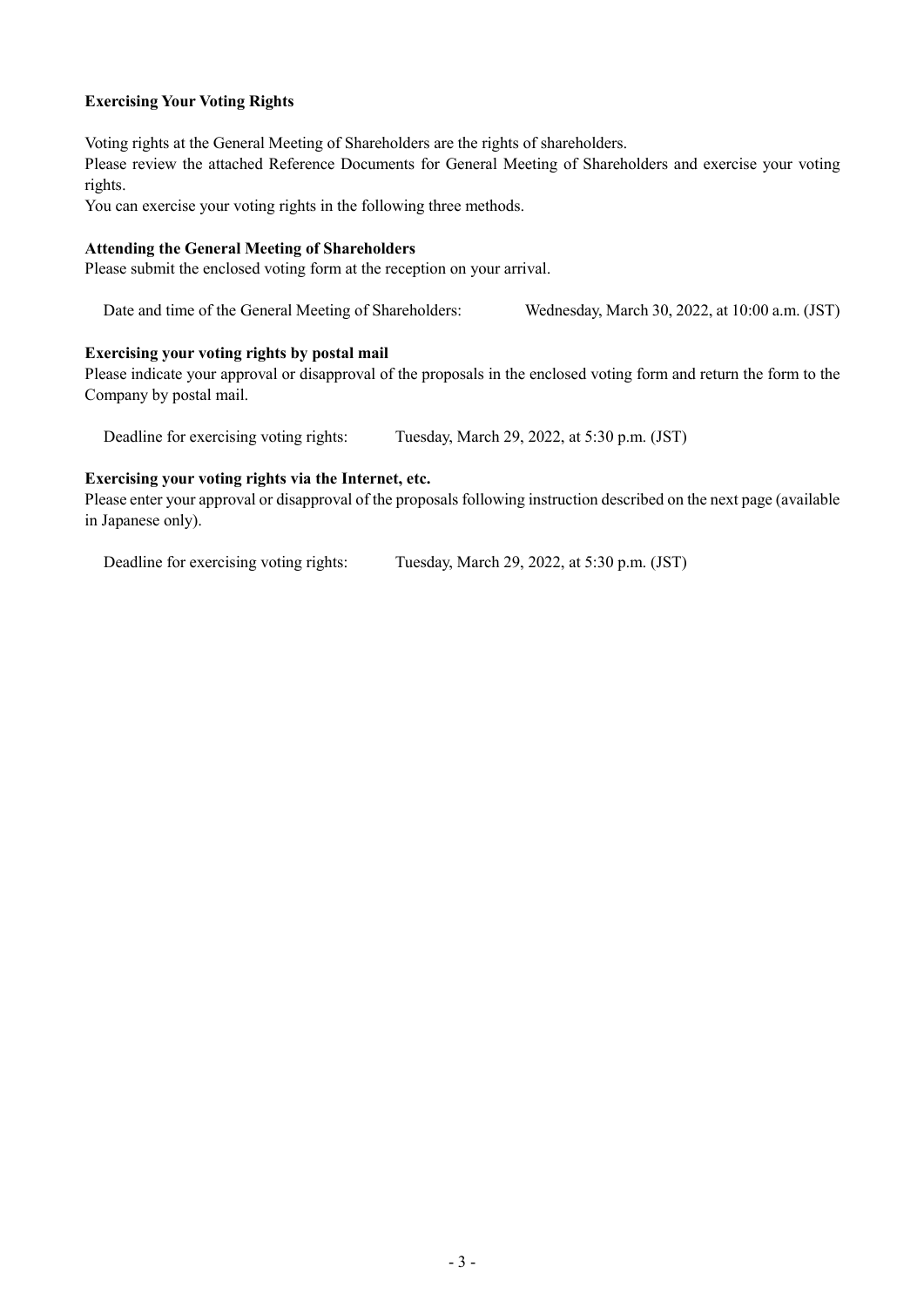#### **Reference Documents for General Meeting of Shareholders**

#### **Proposal No. 1** Partial Amendment to Articles of Incorporation

1. Reasons for the Proposal

Since the revised provisions provided for in a proviso to Article 1 of the Supplementary Provisions of the Act Partially Amending the Companies Act (Act No. 70 of 2019) are to be enforced on September 1, 2022, the Company proposes to make the following changes to its Articles of Incorporation in response to the introduction of the system for providing informational materials for the General Meeting of Shareholders in electronic format.

- (1) Article 14 (Measures for Providing Information in Electronic Format, Etc.) paragraph (1) in "Proposed Amendments" is being added as it is being made mandatory to set forth in the Articles of Incorporation that measures will be taken to provide reference documents for the General Meeting of Shareholders in electronic format.
- (2) Article 14 (Measures for Providing Information in Electronic Format, Etc.) paragraph (2) in "Proposed Amendments" is being added in order to be able to limit the scope of matters provided in paper-based form to shareholders requesting delivery of paper-based documents to the scope prescribed by the Ministry of Justice Order for those matters to be electronically provided among the information contained in the reference documents for the General Meeting of Shareholders.
- (3) Since the provisions for Internet Disclosure and Deemed Provision of Reference Documents for the General Meeting of Shareholders, Etc. (Article 14 of the current Articles of Incorporation) will no longer be required once the system for providing informational materials for the General Meeting of Shareholders in electronic format is introduced, they will be deleted.
- (4) Supplementary provisions will be established in relation to the effect of the aforementioned additions and deletion. These supplementary provisions will be deleted after the effective date has passed.

## 2. Details of Amendments

The details of the amendments are as follows:

|                                                                   | (Amendments are underlined.)                                    |
|-------------------------------------------------------------------|-----------------------------------------------------------------|
| <b>Current Articles of Incorporation</b>                          | <b>Proposed Amendments</b>                                      |
| (Internet Disclosure and Deemed Provision of Reference)           | (Delete)                                                        |
| Documents for the General Meeting of Shareholders, Etc.)          |                                                                 |
| Article 14                                                        |                                                                 |
| When the Company convenes a General Meeting of                    |                                                                 |
| Shareholders, if it discloses information that is to be stated or |                                                                 |
| presented in the reference documents for the General Meeting      |                                                                 |
| of Shareholders, business report, financial statements and        |                                                                 |
| consolidated financial statements through the internet in         |                                                                 |
| accordance with the provisions prescribed by the Ministry of      |                                                                 |
| Justice Order, it may be deemed that the Company has              |                                                                 |
| provided this information to shareholders.                        |                                                                 |
| (Newly established)                                               | (Measures for Providing Information in Electronic Format, Etc.) |
|                                                                   | Article 14                                                      |
|                                                                   | When the Company convenes a General Meeting of<br>1             |
|                                                                   | Shareholders, it shall take measures for providing              |
|                                                                   | information that constitutes the content of reference           |
|                                                                   | documents for the General Meeting of Shareholders, etc. in      |
|                                                                   | electronic format.                                              |
|                                                                   | Among items for which the measures for providing<br>2           |
|                                                                   | information in electronic format will be taken, the             |
|                                                                   | Company may exclude all or some of those items                  |
|                                                                   | designated by the Ministry of Justice Order from                |
|                                                                   | statements in the paper-based documents to be delivered to      |
|                                                                   | shareholders who requested the delivery of paper-based          |
|                                                                   | documents by the record date of voting rights.                  |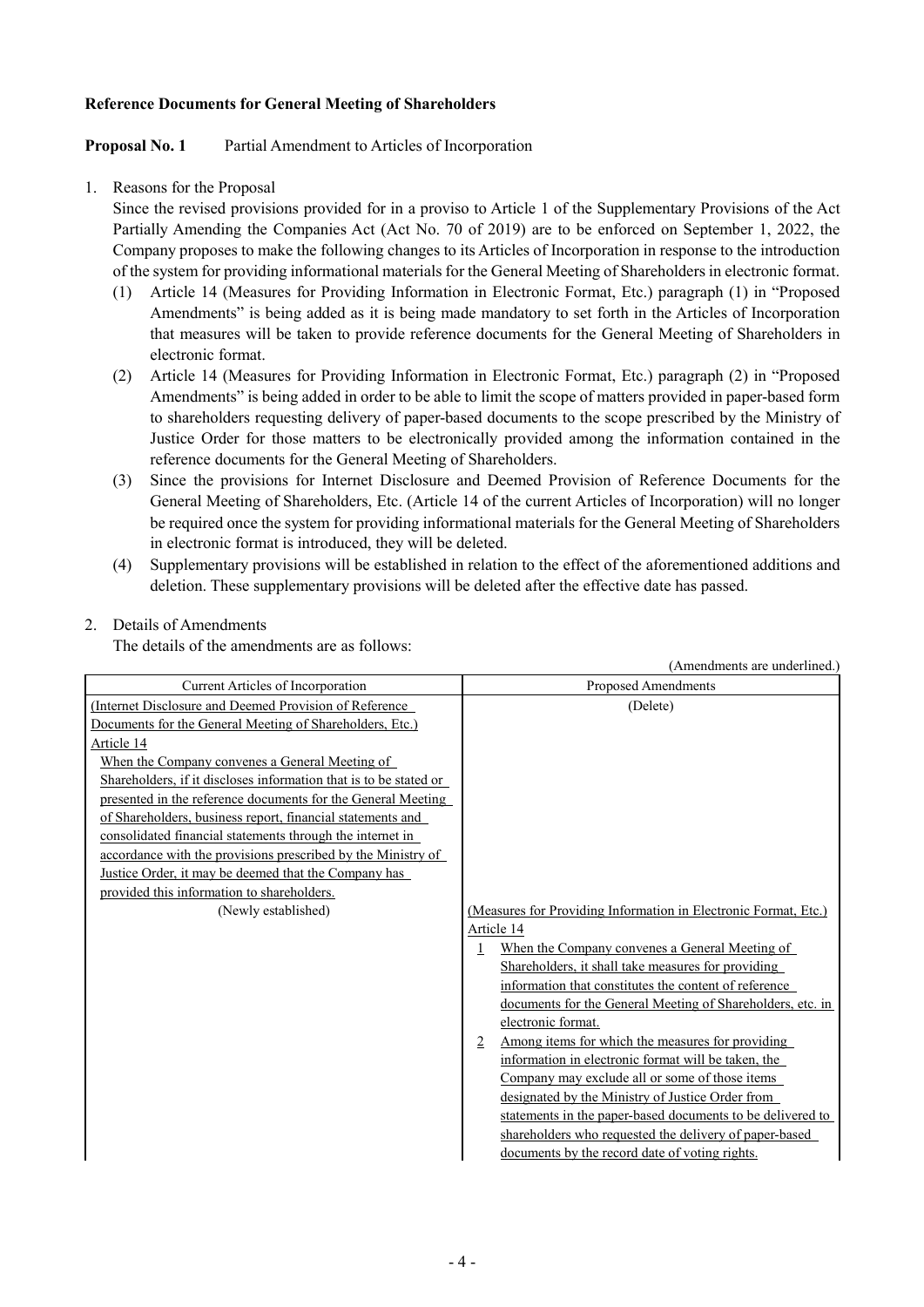| (Newly established) | (Supplementary Provisions)                                              |
|---------------------|-------------------------------------------------------------------------|
|                     | (Transitional Measures Regarding Provision of Informational             |
|                     | Materials for General Meeting of Shareholders in Electronic             |
|                     | Format)                                                                 |
|                     | Article 1                                                               |
|                     | The deletion of Article 14 (Internet Disclosure and Deemed<br>1         |
|                     | Provision of Reference Documents for the General Meeting                |
|                     | of Shareholders, Etc.) and addition of Article 14 (Measures             |
|                     | for Providing Information in Electronic Format, Etc.) shall             |
|                     | take effect on September 1, 2022.                                       |
|                     | Notwithstanding the provision of the preceding paragraph,<br>2          |
|                     | Article 14 (Internet Disclosure and Deemed Provision of                 |
|                     | Reference Documents for the General Meeting of                          |
|                     | Shareholders, Etc.) shall remain in effect for General                  |
|                     | Meetings of Shareholders held within six months of                      |
|                     | September 1, 2022.                                                      |
|                     | The provisions of this article shall be deleted on the date<br><u>3</u> |
|                     | when six months have elapsed from September 1, 2022 or                  |
|                     | three months have elapsed from the date of the General                  |
|                     | Meeting of Shareholders in the preceding paragraph,                     |
|                     | whichever is later.                                                     |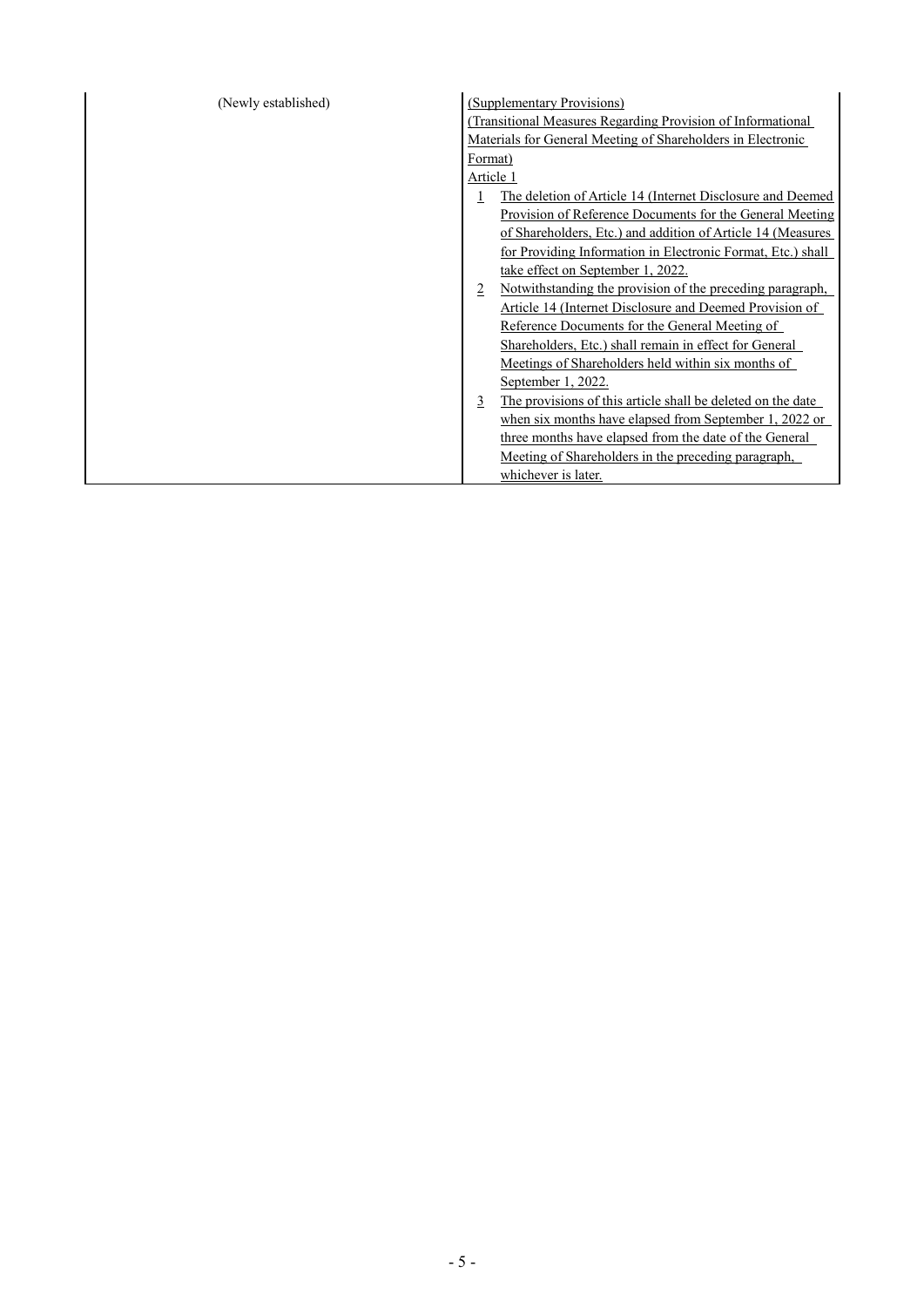## **Proposal No. 2** Election of Ten Directors

The terms of office of all ten Directors will expire at the conclusion of this Annual General Meeting of Shareholders. Therefore, the Company proposes the election of ten Directors (two of whom are outside Directors).

٦

| Candidate<br>No. | Name               | <b>Current Position</b> | Attribution                          |
|------------------|--------------------|-------------------------|--------------------------------------|
|                  | Masazumi Hasumi    | President               | Reelection                           |
| 2                | Masayuki Yagi      | Director                | Reelection                           |
| 3                | Takeshi Matsuura   | Director                | Reelection                           |
| 4                | Takaomi Ogawa      | Director                | Reelection                           |
| 5                | Shintaro Hashiba   | Director                | Reelection                           |
| 6                | Shinji Shimane     | Director                | Reelection                           |
| 7                | Hideo Matsuda      | Director                | Reelection                           |
| 8                | Michihiro Nagasaka | Director                | Reelection                           |
| 9                | Haruo Shimada      | Director                | Reelection<br>Outside<br>Independent |
| 10               | Keiji Watanabe     | Director                | Reelection<br>Outside<br>Independent |

The candidates for Director are as follows:

Reelection: Candidate for reelected Director

Outside: Candidate for outside Director

Independent: Independent officer as provided for by Stock Exchange, etc.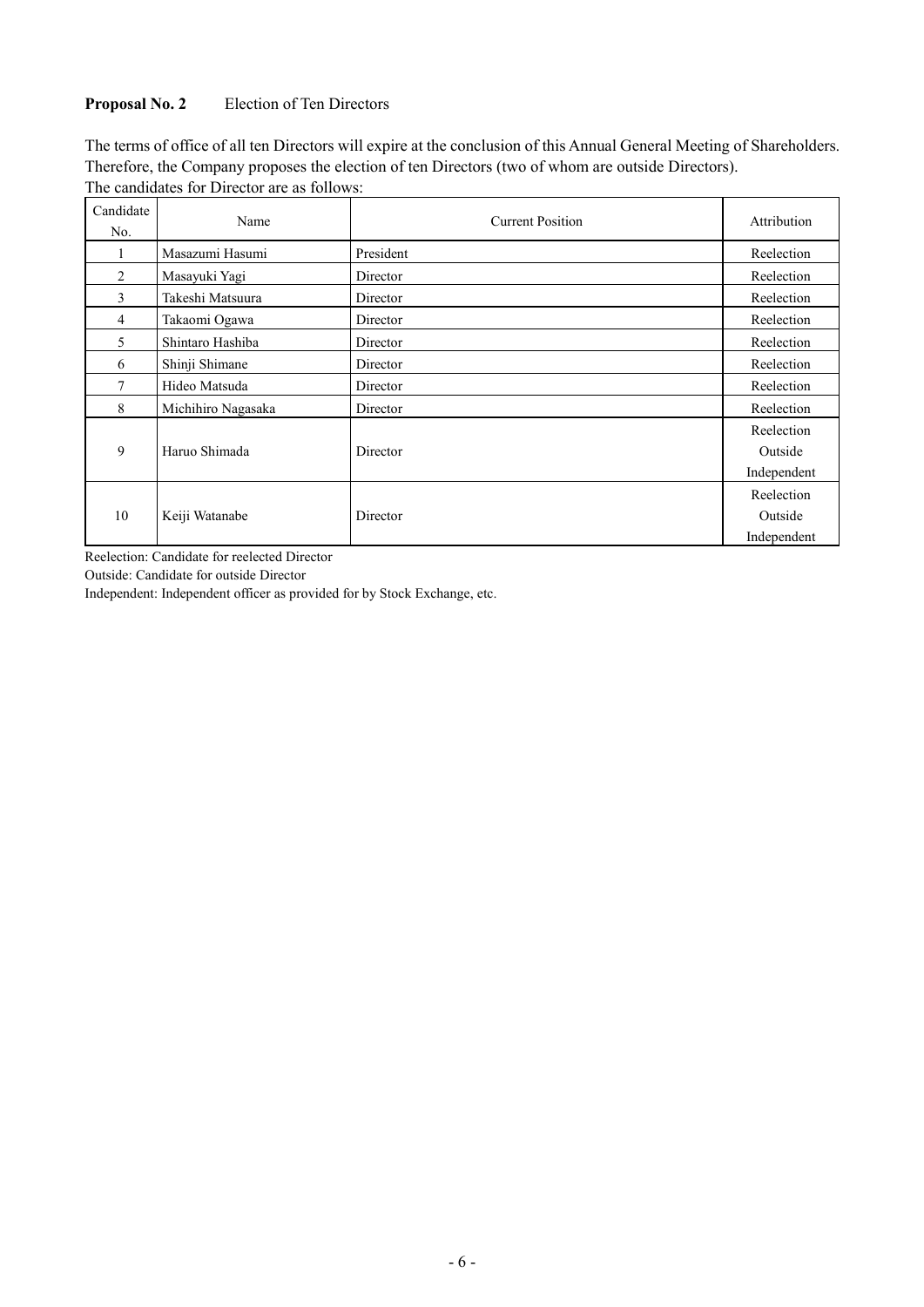| Candidate<br>No. | Name<br>(Date of birth) |                                               | Career summary, and position and responsibility in the<br>Company                                                     | Number of the<br>Company's shares<br>owned |  |
|------------------|-------------------------|-----------------------------------------------|-----------------------------------------------------------------------------------------------------------------------|--------------------------------------------|--|
|                  |                         | Aug. 1983                                     | Joined Aoyama Audit Corporation                                                                                       |                                            |  |
|                  |                         | Nov. 1991                                     | Joined Yamada & Partners Accounting Office                                                                            |                                            |  |
|                  |                         |                                               | (current: Yamada & Partners Certified Public                                                                          |                                            |  |
|                  |                         |                                               | Tax Accountants' Co.) and BDO Sanyu & Co.                                                                             |                                            |  |
|                  |                         | Dec. 1996                                     | Representative Director of Proggest Co., Ltd.                                                                         |                                            |  |
|                  |                         |                                               | (company name changed to Proggest Holdings,                                                                           |                                            |  |
|                  |                         |                                               | Ltd. in July 2005)                                                                                                    |                                            |  |
|                  |                         | <b>July 2001</b>                              | Director of TFR Sogo Kenkyusho                                                                                        |                                            |  |
|                  |                         | <b>July 2005</b>                              | Representative Director of Proggest Co., Ltd.                                                                         |                                            |  |
|                  |                         |                                               | (current: Aoyama Zaisan Investments Co., Ltd.)                                                                        |                                            |  |
|                  |                         |                                               | (current position)                                                                                                    |                                            |  |
|                  |                         | Sept. 2008                                    | Director of the Company                                                                                               |                                            |  |
|                  |                         | Oct. 2008                                     | President                                                                                                             |                                            |  |
|                  |                         | Mar. 2009                                     | Director of Funai Estate Co., Ltd. (current:                                                                          |                                            |  |
|                  |                         |                                               | Aoyama Estate Co., Ltd.)                                                                                              |                                            |  |
|                  |                         | Oct. 2010                                     | Director of KRF Corporation (current: Aoyama                                                                          |                                            |  |
|                  |                         |                                               | Estate Co., Ltd.) (current position)                                                                                  |                                            |  |
|                  |                         | Jan. 2011                                     | President and Executive Officer of the<br>Company                                                                     |                                            |  |
|                  |                         | Jan. 2011                                     | Managing Director of Aoyama Wealth                                                                                    |                                            |  |
|                  |                         |                                               | Management Pte. Ltd. (current position)                                                                               |                                            |  |
|                  |                         | June 2012                                     | Outside Director of UKAI CO., LTD.                                                                                    |                                            |  |
|                  |                         | Oct. 2013                                     | Director of Nihon Shisan Soken Co., Ltd.                                                                              |                                            |  |
|                  |                         | Oct. 2013                                     | President of Aoyama Zaisan Networks USA,                                                                              |                                            |  |
|                  |                         |                                               | Inc. (current position)                                                                                               |                                            |  |
|                  |                         | Mar. 2014                                     | President of the Company (current position)                                                                           |                                            |  |
|                  | Masazumi Hasumi         | Aug. 2016                                     | President of Business Succession Navigator                                                                            |                                            |  |
| $\mathbf{1}$     | (December 7, 1956)      |                                               | Corporation (current position)                                                                                        | 2,493,381 shares                           |  |
|                  | Reelection              | Feb. 2017                                     | Representative Director of Aoyama Investment                                                                          |                                            |  |
|                  |                         | June 2017                                     | Partners No.1 Co., Ltd. (current position)<br>Director of Nihon Shisan Soken Co., Ltd.                                |                                            |  |
|                  |                         |                                               | (formerly Nihon Shisan Soken Consultant Inc.)                                                                         |                                            |  |
|                  |                         | June 2017                                     | Director of PT. Aoyama Zaisan Networks                                                                                |                                            |  |
|                  |                         |                                               | Indonesia (current position)                                                                                          |                                            |  |
|                  |                         | Mar. 2018                                     | Chairman of Nihon Shisan Soken Co., Ltd.                                                                              |                                            |  |
|                  |                         |                                               | (current position)                                                                                                    |                                            |  |
|                  |                         | Dec. 2019                                     | Chairman of Aoyama Zaisan Networks                                                                                    |                                            |  |
|                  |                         |                                               | Kyushu, Co., Ltd. (current position)                                                                                  |                                            |  |
|                  |                         | Oct. 2020                                     | Representative Director of Aoyama Financial<br>Service Co., Ltd. (current position)                                   |                                            |  |
|                  |                         | Jan. 2021                                     | Representative Director of Aoyama Family                                                                              |                                            |  |
|                  |                         |                                               | Office Service Co., Ltd. (current position)                                                                           |                                            |  |
|                  |                         |                                               | (Significant concurrent positions outside the Company)                                                                |                                            |  |
|                  |                         |                                               | Director of Aoyama Estate Co., Ltd.                                                                                   |                                            |  |
|                  |                         |                                               | Representative Director of Aoyama Zaisan Investments Co.,                                                             |                                            |  |
|                  |                         | Ltd.                                          |                                                                                                                       |                                            |  |
|                  |                         |                                               | Chairman of Nihon Shisan Soken Co., Ltd.                                                                              |                                            |  |
|                  |                         |                                               | Managing Director of Aoyama Wealth Management Pte. Ltd.                                                               |                                            |  |
|                  |                         | President of Aoyama Zaisan Networks USA, Inc. |                                                                                                                       |                                            |  |
|                  |                         |                                               | President of Business Succession Navigator Corporation                                                                |                                            |  |
|                  |                         |                                               | Representative Director of Aoyama Investment Partners No.1                                                            |                                            |  |
|                  |                         | Co., Ltd.                                     |                                                                                                                       |                                            |  |
|                  |                         |                                               | Director of PT. Aoyama Zaisan Networks Indonesia                                                                      |                                            |  |
|                  |                         |                                               | Chairman of Aoyama Zaisan Networks Kyushu, Co., Ltd.<br>Representative Director of Aoyama Financial Service Co., Ltd. |                                            |  |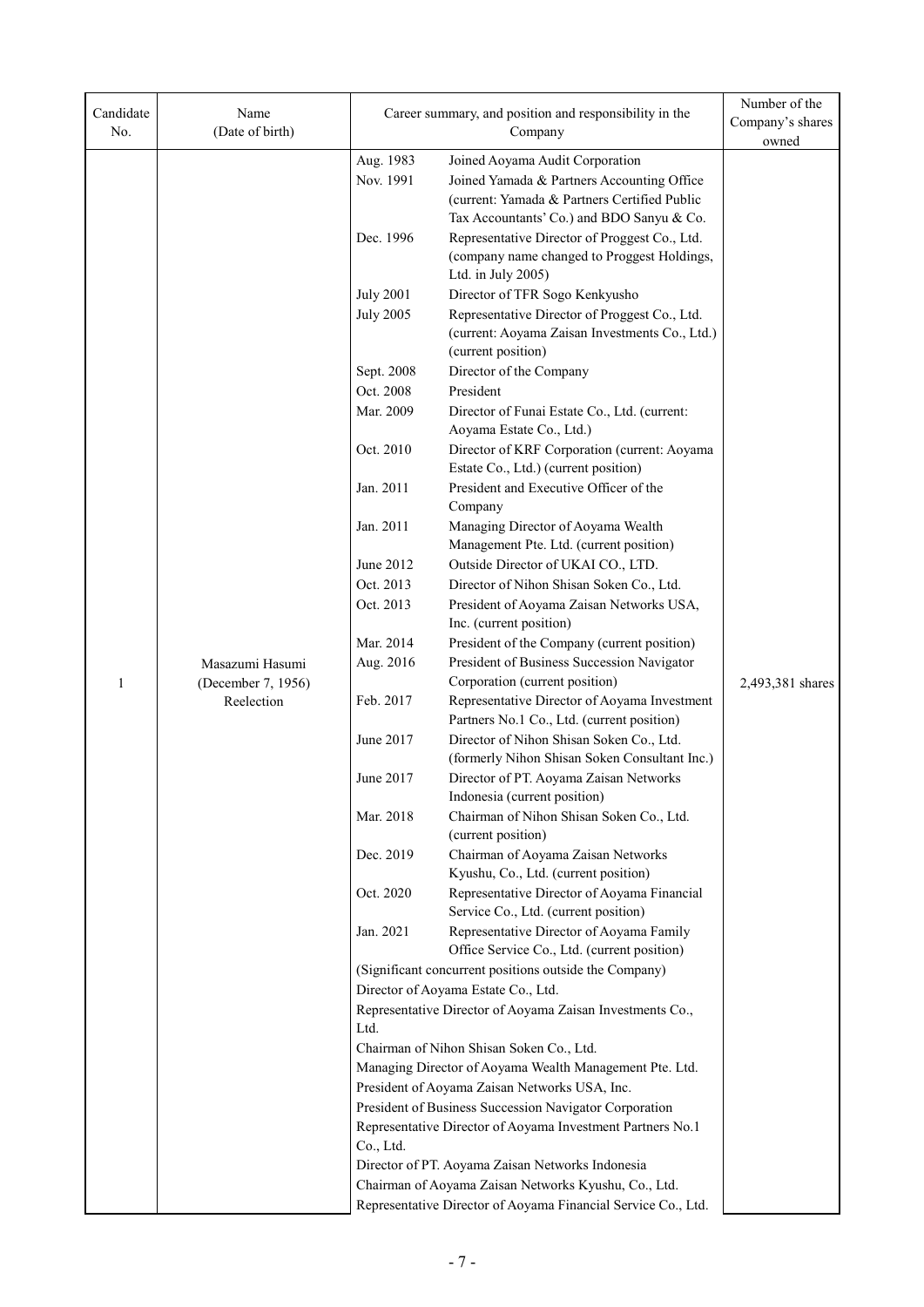| Candidate | Name                                             |                  | Career summary, and position and responsibility in the                                                                  | Number of the<br>Company's shares |
|-----------|--------------------------------------------------|------------------|-------------------------------------------------------------------------------------------------------------------------|-----------------------------------|
| No.       | (Date of birth)                                  |                  | Company                                                                                                                 | owned                             |
|           |                                                  | Ltd.             | Representative Director of Aoyama Family Office Service Co.,                                                            |                                   |
|           | Reasons for nomination as candidate for Director |                  |                                                                                                                         |                                   |
|           |                                                  |                  | Serving as President of the Company, Mr. Hasumi has extensive experience as a corporate manager and a high level of     |                                   |
|           |                                                  |                  | knowledge about the Company's business activities. Since he has implemented his duties of determining the               |                                   |
|           |                                                  |                  | Company's important issues and supervising Directors and Executive Officers in performing their duties in an            |                                   |
|           |                                                  |                  | appropriate, fair and efficient manner, he is expected to continue his contribution to strengthening the governance     |                                   |
|           |                                                  |                  | system. Accordingly, the Company judged that he is proper for the status as its Director and appointed him as a         |                                   |
|           | candidate for Director.                          |                  |                                                                                                                         |                                   |
|           |                                                  | Apr. 1990        | Joined Murakami Corporation                                                                                             |                                   |
|           |                                                  | Sept. 1991       | Joined the Company                                                                                                      |                                   |
|           |                                                  | Jan. 2005        | Executive Officer, Manager of Individual Asset                                                                          |                                   |
|           |                                                  |                  | <b>Consulting Department</b>                                                                                            |                                   |
|           |                                                  | Mar. 2006        | Director, Executive Officer, Manager of First                                                                           |                                   |
|           |                                                  | Jan. 2011        | <b>Business Department</b><br>Executive Officer, Manager of Individual Asset                                            |                                   |
|           |                                                  |                  | <b>Consulting Department</b>                                                                                            |                                   |
|           |                                                  | Jan. 2013        | Executive Officer, General Manager of                                                                                   |                                   |
|           |                                                  |                  | <b>Business Division</b>                                                                                                |                                   |
|           |                                                  | Mar. 2013        | Director, Executive Officer, General Manager                                                                            |                                   |
|           |                                                  |                  | of Business Division                                                                                                    |                                   |
|           |                                                  | Oct. 2013        | Director of Nihon Shisan Soken Co., Ltd.                                                                                |                                   |
|           |                                                  | Mar. 2014        | Director, Managing Executive Officer, General                                                                           |                                   |
|           |                                                  |                  | Manager of Business Division of the Company                                                                             |                                   |
|           |                                                  | Dec. 2014        | Director of Aoyama Wealth Management Pte.                                                                               |                                   |
|           |                                                  |                  | Ltd. (current position)                                                                                                 |                                   |
|           |                                                  | June 2017        | Director of Nihon Shisan Soken Co., Ltd.                                                                                |                                   |
|           | Masayuki Yagi                                    |                  | (formerly Nihon Shisan Soken Consultant Inc.)                                                                           |                                   |
|           | (April 24, 1967)<br>Reelection                   |                  | (current position)                                                                                                      | 133,424 shares                    |
|           |                                                  | Dec. 2017        | Director of Aoyama Investment Partners No.1<br>Co., Ltd. (current position)                                             |                                   |
|           |                                                  | <b>July 2020</b> | Director, Managing Executive Officer, General                                                                           |                                   |
| 2         |                                                  |                  | Manager of the Business Division, General                                                                               |                                   |
|           |                                                  |                  | Manager of Business Succession Consulting                                                                               |                                   |
|           |                                                  |                  | First Division of the Company                                                                                           |                                   |
|           |                                                  | Jan. 2021        | Director, Managing Executive Officer, General                                                                           |                                   |
|           |                                                  |                  | Manager of the Business Division, General                                                                               |                                   |
|           |                                                  |                  | Manager of Real-estate Second Division                                                                                  |                                   |
|           |                                                  | June 2021        | Director of Business Succession Navigator                                                                               |                                   |
|           |                                                  |                  | Corporation (current position)                                                                                          |                                   |
|           |                                                  | Jan. 2022        | Director, Managing Executive Officer, and                                                                               |                                   |
|           |                                                  |                  | General Manager of Administration Division of                                                                           |                                   |
|           |                                                  |                  | the Company (current position)<br>(Significant concurrent positions outside the Company)                                |                                   |
|           |                                                  |                  | Director of Nihon Shisan Soken Co., Ltd.                                                                                |                                   |
|           |                                                  |                  | Director of Aoyama Wealth Management Pte. Ltd.                                                                          |                                   |
|           |                                                  |                  | Director of Aoyama Investment Partners No.1 Co., Ltd.                                                                   |                                   |
|           |                                                  |                  | Director of Business Succession Navigator Corporation                                                                   |                                   |
|           | Reasons for nomination as candidate for Director |                  |                                                                                                                         |                                   |
|           |                                                  |                  | Serving as Director, Managing Executive Officer, and General Manager of Business Division of the Company, Mr. Yagi      |                                   |
|           |                                                  |                  | directs and supervises the overall sales division and performs his duties relating to the Company's business activities |                                   |
|           |                                                  |                  | appropriately. Furthermore, from this fiscal year, he will promote the reinforcement of management functions, such as   |                                   |
|           |                                                  |                  | personnel, general affairs, accounting, legal affairs, and PM management, as General Manager of the Administration      |                                   |
|           |                                                  |                  | Division. As he is expected to continue his contribution to the long-term improvement of the enterprise value and       |                                   |
|           |                                                  |                  | strengthening the governance system, the Company judged that he is proper for the status as its Director and appointed  |                                   |
|           | him as a candidate for Director.                 |                  |                                                                                                                         |                                   |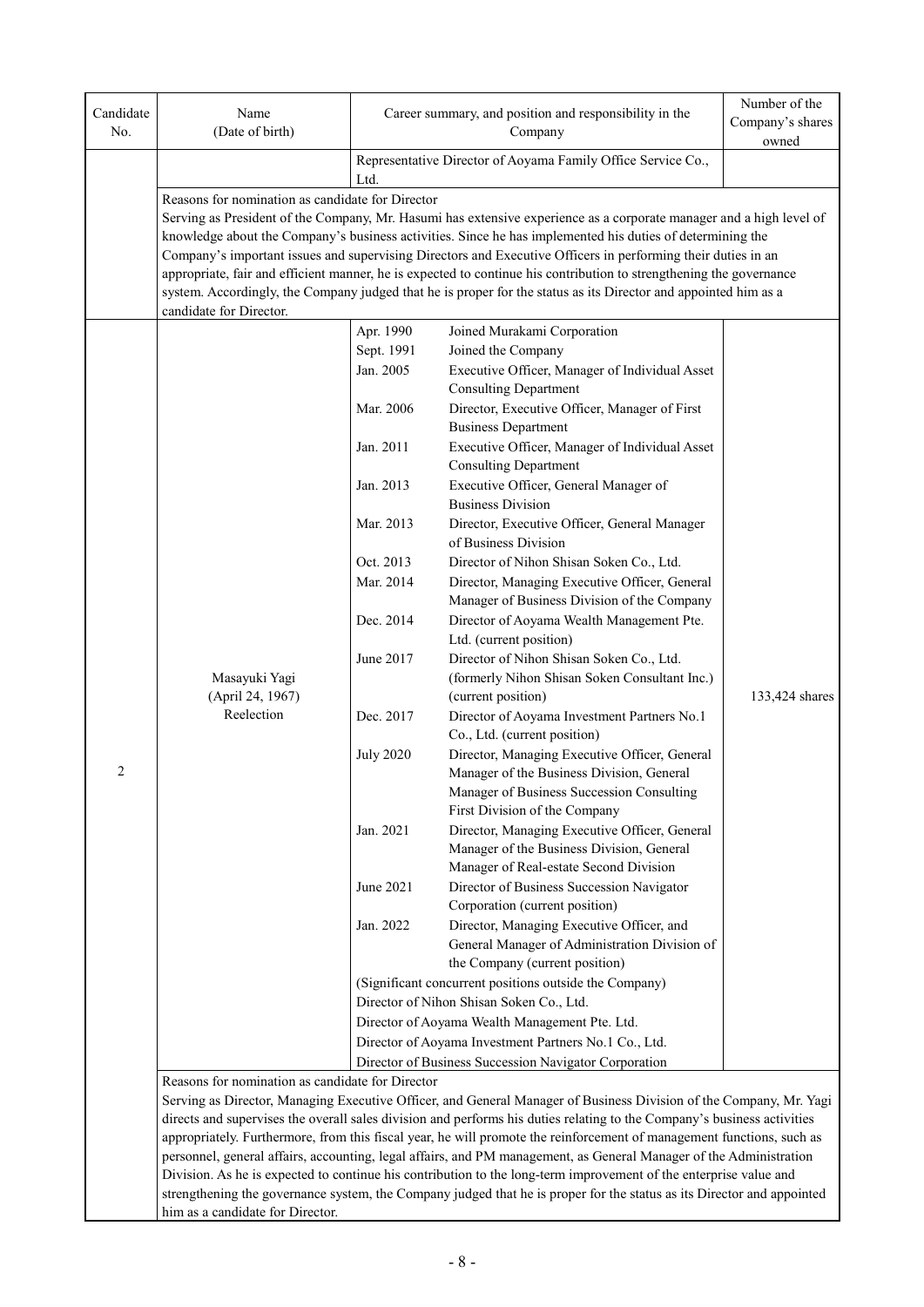| Candidate<br>No. | Name<br>(Date of birth)                          |                                                                                                                                                                                                                                                                                                                                                                                                                                                                                     | Career summary, and position and responsibility in the<br>Company                                                       | Number of the<br>Company's shares<br>owned |
|------------------|--------------------------------------------------|-------------------------------------------------------------------------------------------------------------------------------------------------------------------------------------------------------------------------------------------------------------------------------------------------------------------------------------------------------------------------------------------------------------------------------------------------------------------------------------|-------------------------------------------------------------------------------------------------------------------------|--------------------------------------------|
|                  |                                                  | Apr. 1991                                                                                                                                                                                                                                                                                                                                                                                                                                                                           | Joined Daiwa House Industry Co., Ltd.                                                                                   |                                            |
|                  |                                                  | May 1995                                                                                                                                                                                                                                                                                                                                                                                                                                                                            | Joined Nissho Iwai Real Estate Corp. (current:                                                                          |                                            |
|                  |                                                  |                                                                                                                                                                                                                                                                                                                                                                                                                                                                                     | Sojitz Corporation)                                                                                                     |                                            |
|                  |                                                  | Oct. 2000                                                                                                                                                                                                                                                                                                                                                                                                                                                                           | Joined the Company                                                                                                      |                                            |
|                  |                                                  | Jan. 2005                                                                                                                                                                                                                                                                                                                                                                                                                                                                           | Executive Officer, Manager of Real-estate<br>Department of the Company                                                  |                                            |
|                  |                                                  | Jan. 2006                                                                                                                                                                                                                                                                                                                                                                                                                                                                           | President of Funai Estate Co., Ltd. (current:<br>Aoyama Estate Co., Ltd.)                                               |                                            |
|                  |                                                  | Mar. 2007                                                                                                                                                                                                                                                                                                                                                                                                                                                                           | Director, Executive Officer, Manager of Sixth<br>Business Department of the Company                                     |                                            |
|                  |                                                  | Oct. 2010                                                                                                                                                                                                                                                                                                                                                                                                                                                                           | Representative Director of KRF Corporation<br>(current: Aoyama Estate Co., Ltd.) (current<br>position)                  |                                            |
|                  |                                                  | Jan. 2011                                                                                                                                                                                                                                                                                                                                                                                                                                                                           | Executive Officer, Manager of Real-estate<br>Department of the Company                                                  |                                            |
|                  |                                                  | Mar. 2014                                                                                                                                                                                                                                                                                                                                                                                                                                                                           | Director, Executive Officer, General Manager<br>of Real-estate Division                                                 |                                            |
|                  |                                                  | Mar. 2016                                                                                                                                                                                                                                                                                                                                                                                                                                                                           | Director of Nihon Shisan Soken Co., Ltd.                                                                                |                                            |
|                  |                                                  | Mar. 2016                                                                                                                                                                                                                                                                                                                                                                                                                                                                           | Director, Managing Executive Officer, General<br>Manager of Real-estate Division of the<br>Company                      |                                            |
|                  | Takeshi Matsuura<br>(May 6, 1965)                | June 2017                                                                                                                                                                                                                                                                                                                                                                                                                                                                           | Director of Shinsei Aoyama Partners Co., Ltd.<br>(current position)                                                     | 82,932 shares                              |
|                  | Reelection                                       | June 2017                                                                                                                                                                                                                                                                                                                                                                                                                                                                           | Director of Nihon Shisan Soken Co., Ltd.<br>(formerly Nihon Shisan Soken Consultant Inc.)<br>(current position)         |                                            |
| 3                |                                                  | June 2017                                                                                                                                                                                                                                                                                                                                                                                                                                                                           | Director of PT. Aoyama Zaisan Networks<br>Indonesia (current position)                                                  |                                            |
|                  |                                                  | <b>July 2017</b>                                                                                                                                                                                                                                                                                                                                                                                                                                                                    | Director of Aoyama Zaisan Networks USA,<br>Inc. (current position)                                                      |                                            |
|                  |                                                  | <b>July 2017</b>                                                                                                                                                                                                                                                                                                                                                                                                                                                                    | Director of Proggest Co., Ltd. (current: Aoyama<br>Zaisan Investments Co., Ltd.) (current position)                     |                                            |
|                  |                                                  | Jan. 2021                                                                                                                                                                                                                                                                                                                                                                                                                                                                           | Director, Managing Executive Officer, General<br>Manager of Real-estate First Division of the                           |                                            |
|                  |                                                  | Jan. 2022                                                                                                                                                                                                                                                                                                                                                                                                                                                                           | Company<br>Director, Managing Executive Officer, and                                                                    |                                            |
|                  |                                                  |                                                                                                                                                                                                                                                                                                                                                                                                                                                                                     | General Manager of Real-estate Division                                                                                 |                                            |
|                  |                                                  |                                                                                                                                                                                                                                                                                                                                                                                                                                                                                     | (current position)                                                                                                      |                                            |
|                  |                                                  |                                                                                                                                                                                                                                                                                                                                                                                                                                                                                     | (Significant concurrent positions outside the Company)                                                                  |                                            |
|                  |                                                  |                                                                                                                                                                                                                                                                                                                                                                                                                                                                                     | Representative Director of Aoyama Estate Co., Ltd.                                                                      |                                            |
|                  |                                                  |                                                                                                                                                                                                                                                                                                                                                                                                                                                                                     | Director of Nihon Shisan Soken Co., Ltd.                                                                                |                                            |
|                  |                                                  |                                                                                                                                                                                                                                                                                                                                                                                                                                                                                     | Director of Shinsei Aoyama Partners Co., Ltd.                                                                           |                                            |
|                  |                                                  |                                                                                                                                                                                                                                                                                                                                                                                                                                                                                     | Director of PT. Aoyama Zaisan Networks Indonesia                                                                        |                                            |
|                  |                                                  |                                                                                                                                                                                                                                                                                                                                                                                                                                                                                     | Director of Aoyama Zaisan Networks USA, Inc.                                                                            |                                            |
|                  |                                                  |                                                                                                                                                                                                                                                                                                                                                                                                                                                                                     | Director of Aoyama Zaisan Investments Co., Ltd.                                                                         |                                            |
|                  | Reasons for nomination as candidate for Director | Serving as Director, Managing Executive Officer, and General Manager of Real-estate First Division of the Company,<br>Mr. Matsuura performs his duties appropriately, using his extensive experience and a high level of knowledge to<br>supervise the Company's Real-estate Division. He is also in charge of the provision of profitable real estate in Japan<br>and abroad and the regional revitalization business, which leads to contribution to regional economies. As he is |                                                                                                                         |                                            |
|                  |                                                  |                                                                                                                                                                                                                                                                                                                                                                                                                                                                                     |                                                                                                                         |                                            |
|                  |                                                  |                                                                                                                                                                                                                                                                                                                                                                                                                                                                                     |                                                                                                                         |                                            |
|                  |                                                  |                                                                                                                                                                                                                                                                                                                                                                                                                                                                                     |                                                                                                                         |                                            |
|                  |                                                  |                                                                                                                                                                                                                                                                                                                                                                                                                                                                                     | expected to continue his contribution to the long-term improvement of the enterprise value and strengthening the        |                                            |
|                  |                                                  |                                                                                                                                                                                                                                                                                                                                                                                                                                                                                     | governance system, the Company judged that he is proper for the status as its Director and appointed him as a candidate |                                            |
|                  | for Director.                                    |                                                                                                                                                                                                                                                                                                                                                                                                                                                                                     |                                                                                                                         |                                            |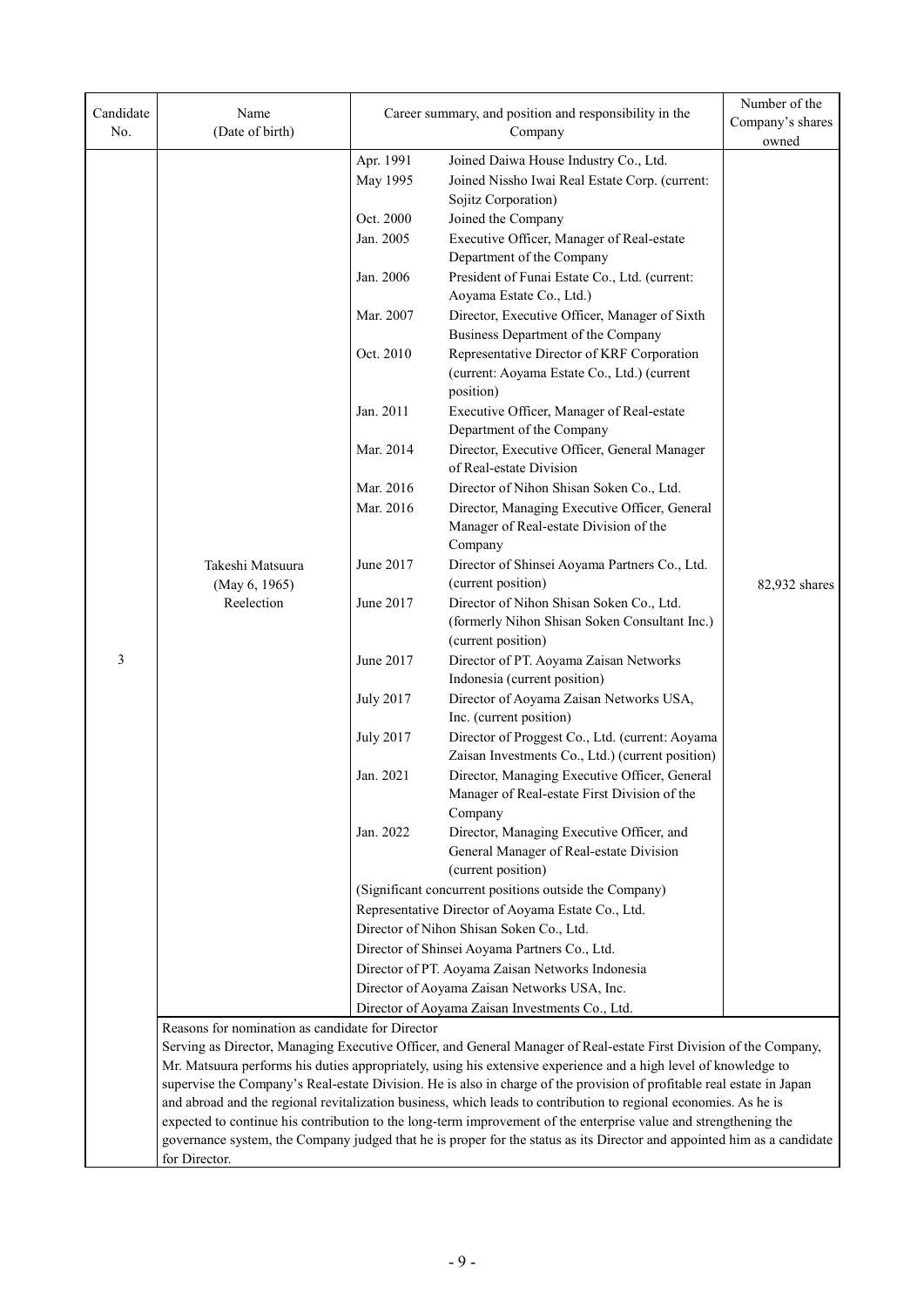| Candidate<br>No. | Name<br>(Date of birth)                                                                                                                                                                                                                 |                                                                                                                                              | Career summary, and position and responsibility in the<br>Company                                                                                                                                                                                                                                                                                                                                                                                                                                                                                                                                                                                                                                                                                                                                                                                                                                                                                                                                       | Number of the<br>Company's shares<br>owned |
|------------------|-----------------------------------------------------------------------------------------------------------------------------------------------------------------------------------------------------------------------------------------|----------------------------------------------------------------------------------------------------------------------------------------------|---------------------------------------------------------------------------------------------------------------------------------------------------------------------------------------------------------------------------------------------------------------------------------------------------------------------------------------------------------------------------------------------------------------------------------------------------------------------------------------------------------------------------------------------------------------------------------------------------------------------------------------------------------------------------------------------------------------------------------------------------------------------------------------------------------------------------------------------------------------------------------------------------------------------------------------------------------------------------------------------------------|--------------------------------------------|
| 4                | Takaomi Ogawa<br>(June 12, 1972)<br>Reelection                                                                                                                                                                                          | Apr. 1991<br>Sept. 1992<br>Oct. 1995<br>Aug. 2003<br>Jan. 2009<br>Dec. 2009<br>Oct. 2013<br>Mar. 2016<br>June 2017<br>Apr. 2020<br>Jan. 2022 | Joined Chiba Nichirei Service Co., Ltd.<br>Joined Takano Yasuo Zeirishi Jimusho (current:<br>Zeimu Sogo Tax Corporation)<br>Joined Fudosan Kaikei Sogo Center (current:<br>Nihon Shisan Soken Co., Ltd.)<br>Director of Funai Zaisan Consultants Keiyo<br>Co., Ltd. (current: Nihon Shisan Soken Co.,<br>Ltd.)<br>Director of Nihon Shisan Soken Consultant Inc.<br>(current: Nihon Shisan Soken Co., Ltd.)<br>President of Funai Zaisan Consultants Keiyo<br>Co., Ltd. (current: Nihon Shisan Soken Co.,<br>Ltd.<br>Executive Officer, General Manager of NSS<br>Division of the Company<br>Director, Executive Officer, General Manager<br>of NSS Division<br>President of Nihon Shisan Soken Co., Ltd.<br>(formerly Nihon Shisan Soken Consultant Inc.)<br>(current position)<br>Representative Director of Nitto Fudosan Co.,<br>Ltd. (current position)<br>Director, Managing Executive Officer in charge<br>of Consulting Business and General Manager<br>of NSS Division of the Company (current | 139,676 shares                             |
|                  |                                                                                                                                                                                                                                         |                                                                                                                                              | position)<br>(Significant concurrent positions outside the Company)<br>President of Nihon Shisan Soken Co., Ltd.                                                                                                                                                                                                                                                                                                                                                                                                                                                                                                                                                                                                                                                                                                                                                                                                                                                                                        |                                            |
|                  |                                                                                                                                                                                                                                         |                                                                                                                                              | Representative Director of Nitto Fudosan Co., Ltd.                                                                                                                                                                                                                                                                                                                                                                                                                                                                                                                                                                                                                                                                                                                                                                                                                                                                                                                                                      |                                            |
|                  | Reasons for nomination as candidate for Director                                                                                                                                                                                        |                                                                                                                                              |                                                                                                                                                                                                                                                                                                                                                                                                                                                                                                                                                                                                                                                                                                                                                                                                                                                                                                                                                                                                         |                                            |
|                  |                                                                                                                                                                                                                                         |                                                                                                                                              | Mr. Ogawa serves not only as Director, Executive Officer and General Manager of NSS Division of the Company, but                                                                                                                                                                                                                                                                                                                                                                                                                                                                                                                                                                                                                                                                                                                                                                                                                                                                                        |                                            |
|                  |                                                                                                                                                                                                                                         | also as President of Nihon Shisan Soken Co., Ltd., a subsidiary, contributing to the expansion of business performance                       |                                                                                                                                                                                                                                                                                                                                                                                                                                                                                                                                                                                                                                                                                                                                                                                                                                                                                                                                                                                                         |                                            |
|                  | of the Group in the Keiyo area, using his extensive experience, and therefore performs his duties appropriately.                                                                                                                        |                                                                                                                                              |                                                                                                                                                                                                                                                                                                                                                                                                                                                                                                                                                                                                                                                                                                                                                                                                                                                                                                                                                                                                         |                                            |
|                  | Furthermore, from this fiscal year, he will promote the expansion of the Company's consulting business as the person in<br>charge of the Consulting Business. As he is expected to continue his contribution to expanding the Company's |                                                                                                                                              |                                                                                                                                                                                                                                                                                                                                                                                                                                                                                                                                                                                                                                                                                                                                                                                                                                                                                                                                                                                                         |                                            |
|                  |                                                                                                                                                                                                                                         |                                                                                                                                              | performance and strengthening the governance system, the Company judged that he is proper for the status as its                                                                                                                                                                                                                                                                                                                                                                                                                                                                                                                                                                                                                                                                                                                                                                                                                                                                                         |                                            |
|                  | Director and appointed him as a candidate for Director.                                                                                                                                                                                 |                                                                                                                                              |                                                                                                                                                                                                                                                                                                                                                                                                                                                                                                                                                                                                                                                                                                                                                                                                                                                                                                                                                                                                         |                                            |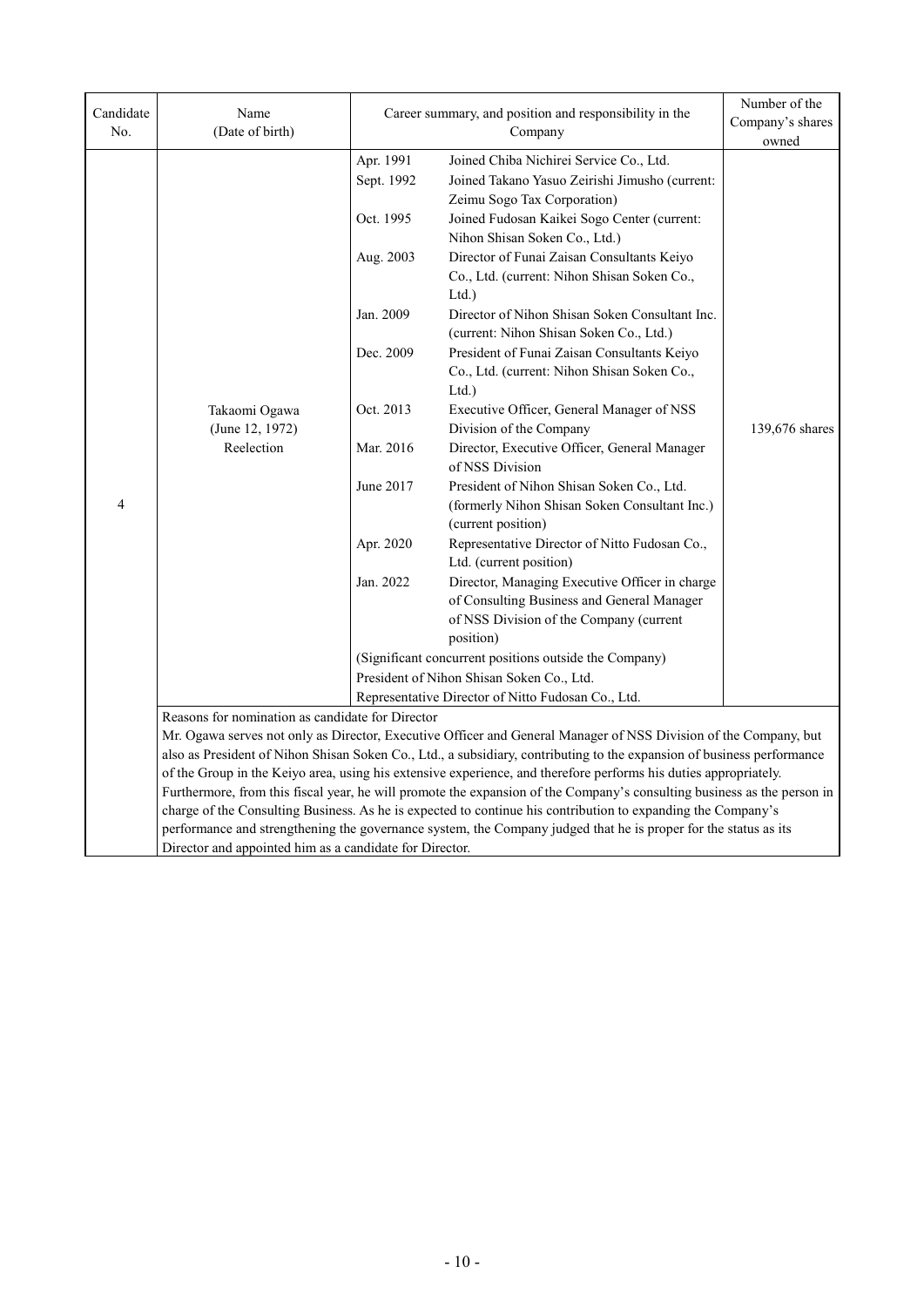| Candidate<br>No. | Name<br>(Date of birth)        |                  | Career summary, and position and responsibility in the<br>Company                                                                                             |               |
|------------------|--------------------------------|------------------|---------------------------------------------------------------------------------------------------------------------------------------------------------------|---------------|
|                  |                                | Apr. 1987        | Joined The Kyowa Bank, Ltd. (current: Resona<br>Bank, Limited)                                                                                                | owned         |
|                  |                                | Oct. 2003        | General Manager of Shin-Yurigaoka Branch                                                                                                                      |               |
|                  |                                | Oct. 2004        | General Manager of Tokyo Central Marketing<br>Division 1                                                                                                      |               |
|                  |                                | <b>July 2008</b> | General Manager of Shin-Toshin Marketing<br>Division 3                                                                                                        |               |
|                  |                                | Aug. 2013        | Director, Deputy Division Manager of<br>Marketing Division, General Manager of<br>Business Development Department of J-COM<br>Co., Ltd. (current: LIKE, Inc.) |               |
|                  |                                | May 2014         | Director of J-COM Holdings Co., Ltd. (current:<br>LIKE, Inc.)                                                                                                 |               |
|                  |                                | May 2014         | President and Representative Director of<br>Sunrise Villa Co., Ltd. (current: LIKE Care,<br>Inc.)                                                             |               |
|                  |                                | Nov. 2015        | Joined the Company<br>General Manager of Management Planning<br>Office                                                                                        |               |
|                  |                                | Jan. 2017        | Executive Officer, Manager of Management<br>Planning Department                                                                                               |               |
|                  |                                | Aug. 2017        | Executive Officer, General Manager of<br><b>Administration Division</b>                                                                                       |               |
|                  | Shintaro Hashiba               | Aug. 2017        | Director of Aoyama Estate Co., Ltd. (current<br>position)                                                                                                     |               |
| 5                | (March 22, 1964)<br>Reelection | Aug. 2017        | Commissioner of PT. Aoyama Zaisan Networks<br>Indonesia (current position)                                                                                    | 18,653 shares |
|                  |                                | Aug. 2017        | Auditor of Aoyama Investment Partners No.1<br>Co., Ltd. (current position)                                                                                    |               |
|                  |                                | Oct. 2017        | Director of Nihon Shisan Soken Co., Ltd.<br>(formerly Nihon Shisan Soken Consultant Inc.)<br>(current position)                                               |               |
|                  |                                | Mar. 2020        | Director, Executive Officer, General Manager<br>of Administration Division of the Company                                                                     |               |
|                  |                                | Apr. 2020        | Director of Nitto Fudosan Co., Ltd. (current<br>position)                                                                                                     |               |
|                  |                                | <b>July 2020</b> | Director, Executive Officer, General Manager<br>of Administration Planning Division of the<br>Company                                                         |               |
|                  |                                | Jan. 2021        | Director of Aoyama Family Office Service Co.,<br>Ltd. (current position)                                                                                      |               |
|                  |                                | Jan. 2022        | Director, Managing Executive Officer, and<br>General Manager of Planning and Development                                                                      |               |
|                  |                                |                  | Division of the Company (current position)                                                                                                                    |               |
|                  |                                |                  | (Significant concurrent positions outside the Company)                                                                                                        |               |
|                  |                                |                  | Director of Nihon Shisan Soken Co., Ltd.                                                                                                                      |               |
|                  |                                |                  | Director of Aoyama Estate Co., Ltd.                                                                                                                           |               |
|                  |                                |                  | Auditor of Aoyama Investment Partners No.1 Co., Ltd.                                                                                                          |               |
|                  |                                |                  | Commissioner of PT. Aoyama Zaisan Networks Indonesia                                                                                                          |               |
|                  |                                |                  | Director of Nitto Fudosan Co., Ltd.                                                                                                                           |               |
|                  |                                |                  | Director of Aoyama Family Office Service Co., Ltd.                                                                                                            |               |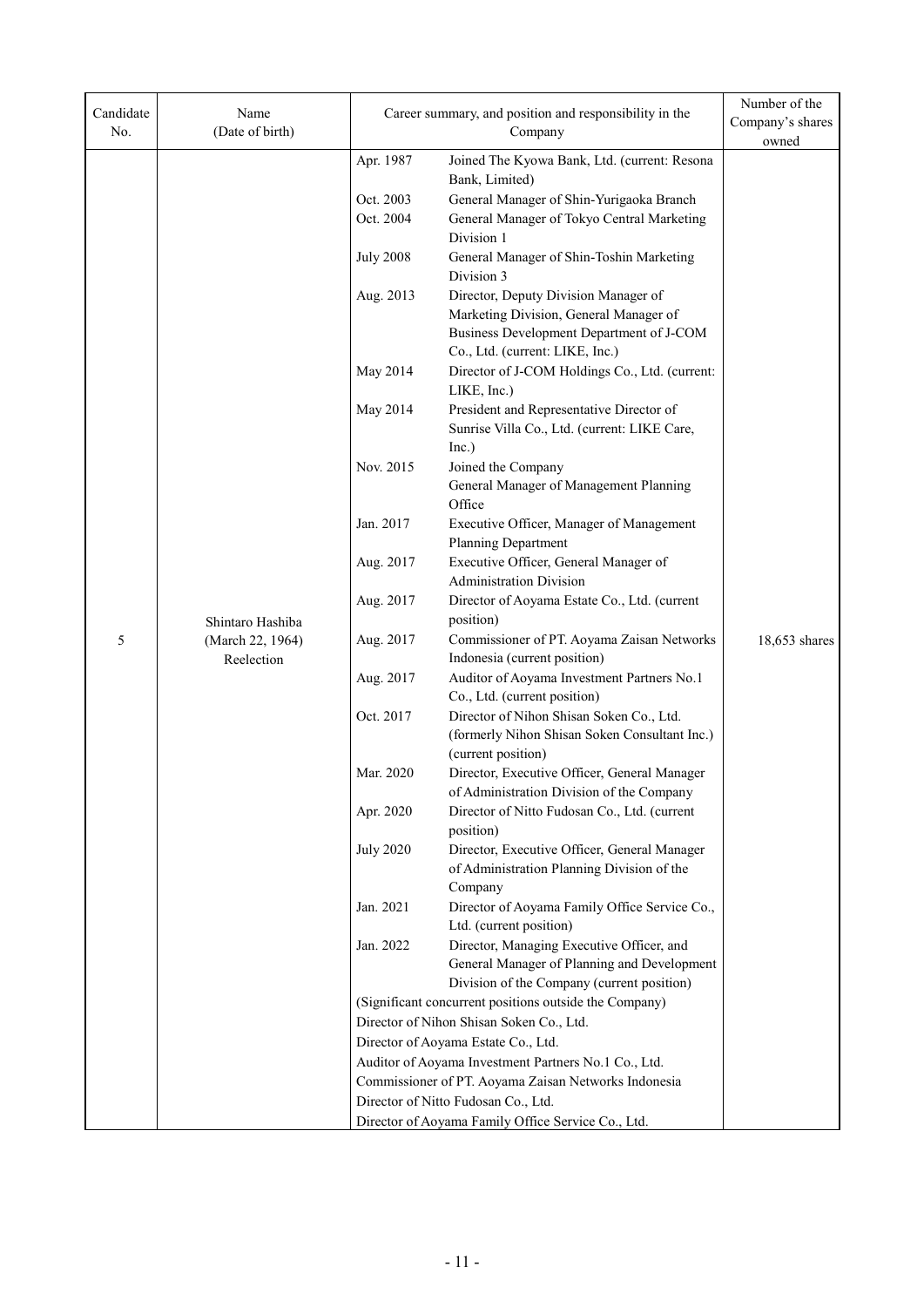| Candidate<br>No. | Name<br>(Date of birth)                                                                                             | Career summary, and position and responsibility in the<br>Company                               | Number of the<br>Company's shares<br>owned |  |
|------------------|---------------------------------------------------------------------------------------------------------------------|-------------------------------------------------------------------------------------------------|--------------------------------------------|--|
|                  | Reasons for nomination as candidate for Director                                                                    |                                                                                                 |                                            |  |
|                  | Mr. Hashiba is serving as Director, Executive Officer, General Manager of Administration Planning Division of the   |                                                                                                 |                                            |  |
|                  | Company, and using his extensive experience and knowledge, he has been reinforcing management functions.            |                                                                                                 |                                            |  |
|                  | Furthermore, from this fiscal year, he will promote planning and development of the Company, such as accounting, IR |                                                                                                 |                                            |  |
|                  | & PR, business development and management planning, as General Manager of the Planning and Development              |                                                                                                 |                                            |  |
|                  | Division. Since his wide-ranging experience and knowledge continue to be necessary for organizing the management    |                                                                                                 |                                            |  |
|                  | platform and developing new business strategies to achieve the Company's continuous growth, the Company judged      |                                                                                                 |                                            |  |
|                  |                                                                                                                     | that he is proper for the status as its Director and appointed him as a candidate for Director. |                                            |  |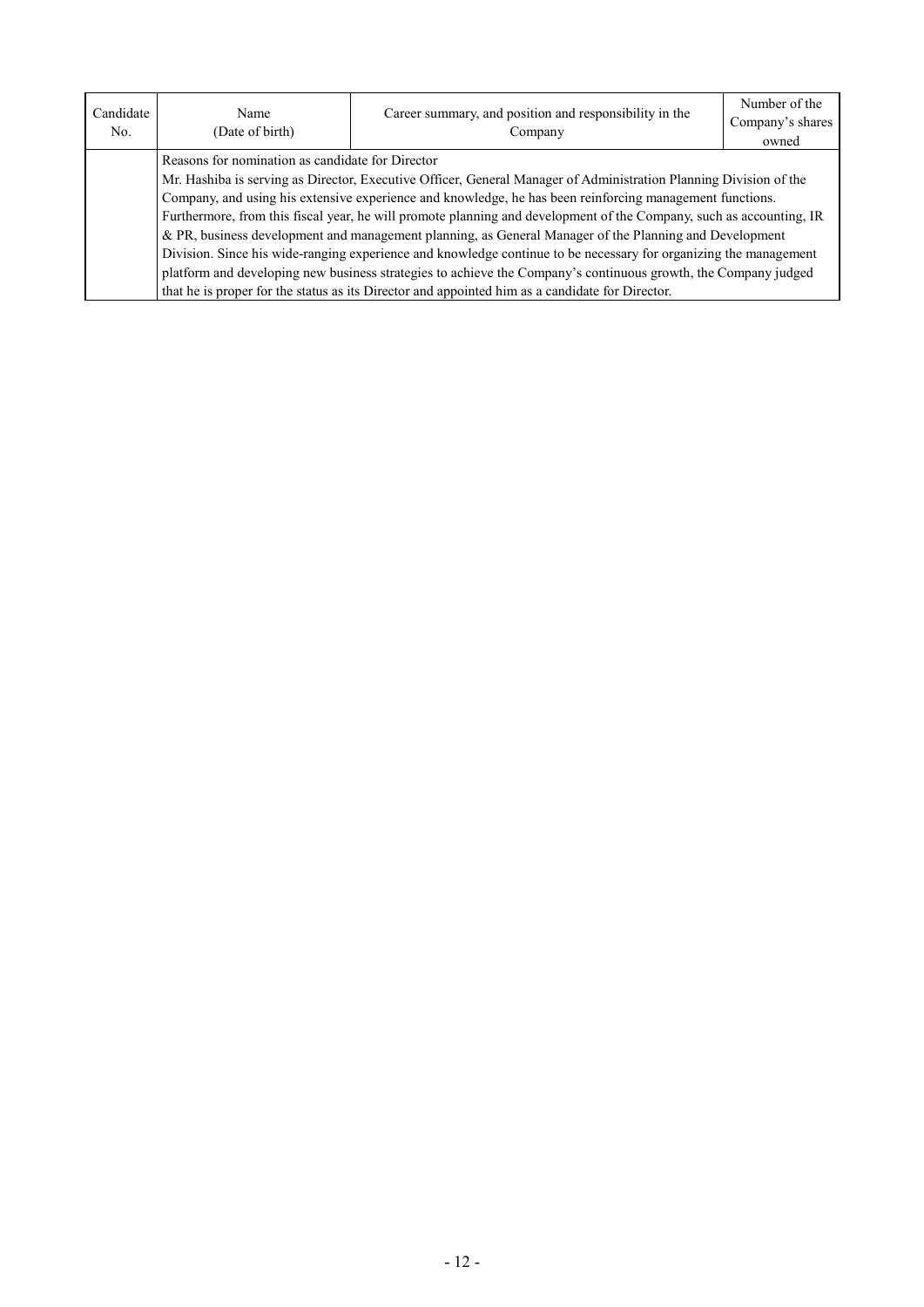| Candidate<br>No. | Name<br>(Date of birth)                                                                                             |                                                              | Career summary, and position and responsibility in the<br>Company                                                                                                                                                  | Number of the<br>Company's shares<br>owned |  |
|------------------|---------------------------------------------------------------------------------------------------------------------|--------------------------------------------------------------|--------------------------------------------------------------------------------------------------------------------------------------------------------------------------------------------------------------------|--------------------------------------------|--|
|                  |                                                                                                                     | Oct. 1995                                                    |                                                                                                                                                                                                                    |                                            |  |
|                  |                                                                                                                     |                                                              | Joined Ota Showa Audit Corporation (current:<br>Ernst & Young ShinNihon LLC)                                                                                                                                       |                                            |  |
|                  |                                                                                                                     | Oct. 2000                                                    | Joined Avaya Japan Ltd.                                                                                                                                                                                            |                                            |  |
|                  |                                                                                                                     | Sept. 2001                                                   | Joined Proggest Co., Ltd. (current: Aoyama                                                                                                                                                                         |                                            |  |
|                  |                                                                                                                     |                                                              | Zaisan Investments Co., Ltd.)                                                                                                                                                                                      |                                            |  |
|                  |                                                                                                                     | Aug. 2006                                                    | Director of Proggest Co., Ltd. (current: Aoyama                                                                                                                                                                    |                                            |  |
|                  |                                                                                                                     |                                                              | Zaisan Investments Co., Ltd.) (current position)                                                                                                                                                                   |                                            |  |
|                  |                                                                                                                     | Jan. 2011                                                    | Temporarily transferred to the Company                                                                                                                                                                             |                                            |  |
|                  |                                                                                                                     | Jan. 2014                                                    | Executive Officer, General Manager of                                                                                                                                                                              |                                            |  |
|                  |                                                                                                                     |                                                              | <b>Business Succession Consulting Division</b>                                                                                                                                                                     |                                            |  |
|                  |                                                                                                                     | Jan. 2015                                                    | Transferred to the Company                                                                                                                                                                                         |                                            |  |
|                  |                                                                                                                     | Jan. 2016                                                    | Representative Director of Shinsei Aoyama                                                                                                                                                                          |                                            |  |
|                  |                                                                                                                     |                                                              | Partners Co., Ltd. (current position)                                                                                                                                                                              |                                            |  |
|                  |                                                                                                                     | Mar. 2016                                                    | Director of Nihon Shisan Soken Co., Ltd.                                                                                                                                                                           |                                            |  |
|                  |                                                                                                                     | Mar. 2016                                                    | Director, Executive Officer, General Manager                                                                                                                                                                       |                                            |  |
|                  |                                                                                                                     |                                                              | of Business Succession Consulting Division of                                                                                                                                                                      |                                            |  |
|                  |                                                                                                                     |                                                              | the Company                                                                                                                                                                                                        |                                            |  |
|                  |                                                                                                                     | Aug. 2016                                                    | Director of Business Succession Navigator                                                                                                                                                                          |                                            |  |
|                  | Shinji Shimane                                                                                                      |                                                              | Corporation (current position)                                                                                                                                                                                     |                                            |  |
|                  | (October 27, 1971)                                                                                                  | June 2017                                                    | Director of Nihon Shisan Soken Co., Ltd.<br>(formerly Nihon Shisan Soken Consultant Inc.)                                                                                                                          | 91,705 shares                              |  |
|                  | Reelection                                                                                                          |                                                              | (current position)                                                                                                                                                                                                 |                                            |  |
|                  |                                                                                                                     | Dec. 2017                                                    | Director of Aoyama Investment Partners No.1                                                                                                                                                                        |                                            |  |
| 6                |                                                                                                                     |                                                              | Co., Ltd. (current position)                                                                                                                                                                                       |                                            |  |
|                  |                                                                                                                     | Dec. 2019                                                    | Director of Aoyama Zaisan Networks Kyushu,                                                                                                                                                                         |                                            |  |
|                  |                                                                                                                     |                                                              | Co., Ltd.                                                                                                                                                                                                          |                                            |  |
|                  |                                                                                                                     | <b>July 2020</b>                                             | Director, Executive Officer, General Manager                                                                                                                                                                       |                                            |  |
|                  |                                                                                                                     |                                                              | of Business Succession Consulting Second                                                                                                                                                                           |                                            |  |
|                  |                                                                                                                     |                                                              | Division of the Company                                                                                                                                                                                            |                                            |  |
|                  |                                                                                                                     | Jan. 2021                                                    | Director, Executive Officer, and General                                                                                                                                                                           |                                            |  |
|                  |                                                                                                                     |                                                              | Manager of Consulting Fourth Division                                                                                                                                                                              |                                            |  |
|                  |                                                                                                                     | Jan. 2022                                                    | Director, Executive Officer, and General                                                                                                                                                                           |                                            |  |
|                  |                                                                                                                     |                                                              | Manager of Business Succession Fund<br>Department (current position)                                                                                                                                               |                                            |  |
|                  |                                                                                                                     |                                                              | (Significant concurrent positions outside the Company)                                                                                                                                                             |                                            |  |
|                  |                                                                                                                     |                                                              | Director of Aoyama Zaisan Investments Co., Ltd.                                                                                                                                                                    |                                            |  |
|                  |                                                                                                                     |                                                              | Director of Nihon Shisan Soken Co., Ltd.                                                                                                                                                                           |                                            |  |
|                  |                                                                                                                     | Representative Director of Shinsei Aoyama Partners Co., Ltd. |                                                                                                                                                                                                                    |                                            |  |
|                  |                                                                                                                     |                                                              | Director of Business Succession Navigator Corporation                                                                                                                                                              |                                            |  |
|                  |                                                                                                                     | Director of Aoyama Investment Partners No.1 Co., Ltd.        |                                                                                                                                                                                                                    |                                            |  |
|                  | Reasons for nomination as candidate for Director                                                                    |                                                              |                                                                                                                                                                                                                    |                                            |  |
|                  | Serving as Director, Executive Officer, and General Manager of Consulting Fourth Division, Mr. Shimane performs his |                                                              |                                                                                                                                                                                                                    |                                            |  |
|                  | duties appropriately as he supervises the Company's Business Succession Consulting Division using his extensive     |                                                              |                                                                                                                                                                                                                    |                                            |  |
|                  |                                                                                                                     |                                                              | experience and a high level of knowledge and makes efforts to provide a service to support corporate owners in                                                                                                     |                                            |  |
|                  |                                                                                                                     |                                                              | decision-making as a joint project with a business partner, Nihon M&A Center Inc. As he is expected to continue his                                                                                                |                                            |  |
|                  |                                                                                                                     |                                                              | contribution to expanding the Company's performance and strengthening the governance system, the Company judged<br>that he is proper for the status as its Director and appointed him as a candidate for Director. |                                            |  |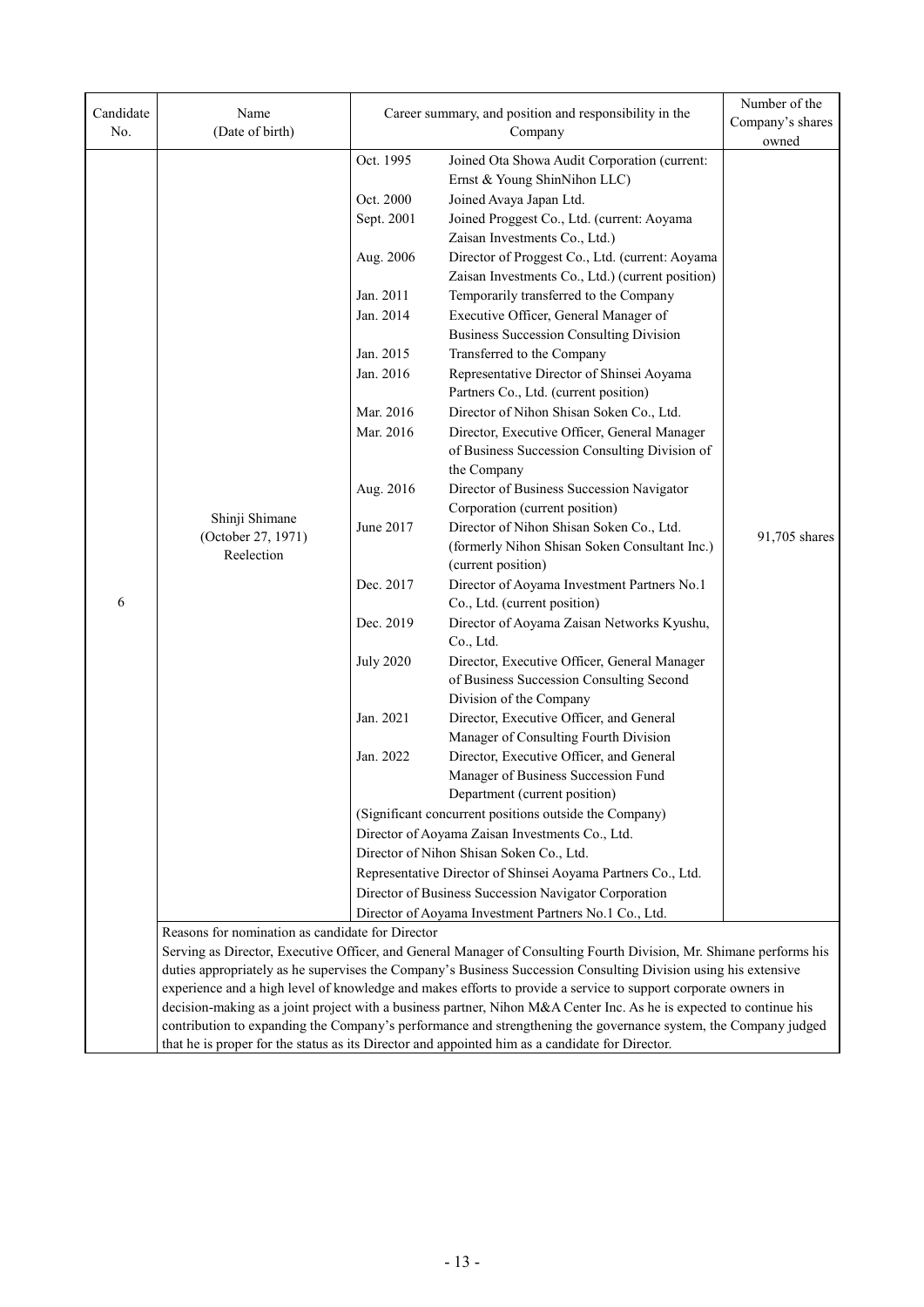| No.                 | Name<br>(Date of birth)                                                                                                                                                                                                                    | Career summary, and position and responsibility in the<br>Company                                                                                        |                                                                                                                                                                                                                                                                                                                                                                                                                                                                                                                                                                                                                                                                                                                                                                                                                                                                                                                                      | Number of the<br>Company's shares<br>owned |  |
|---------------------|--------------------------------------------------------------------------------------------------------------------------------------------------------------------------------------------------------------------------------------------|----------------------------------------------------------------------------------------------------------------------------------------------------------|--------------------------------------------------------------------------------------------------------------------------------------------------------------------------------------------------------------------------------------------------------------------------------------------------------------------------------------------------------------------------------------------------------------------------------------------------------------------------------------------------------------------------------------------------------------------------------------------------------------------------------------------------------------------------------------------------------------------------------------------------------------------------------------------------------------------------------------------------------------------------------------------------------------------------------------|--------------------------------------------|--|
| Candidate<br>$\tau$ | Hideo Matsuda<br>(November 2, 1961)<br>Reelection                                                                                                                                                                                          | Apr. 1984<br>Jan. 2006<br>Feb. 2013<br>June 2013<br>Dec. 2014<br>Dec. 2014<br>Jan. 2018<br>Mar. 2018<br>June 2018<br>Dec. 2019<br>Oct. 2020<br>Jan. 2021 | Joined Sato Sumio Zeirishi Jimusho (current:<br>Meinan Keiei Tax Corporation)<br>Managing Director of Meinan Keiei Co., Ltd.<br>(current: Meinan Keiei Consulting Co., Ltd.)<br>Director of Meinan Holdings (current: Meinan<br>Keiei Holdings)<br>President and Chief Executive Officer of<br>Meinan (Ningbo) Investment Co., Ltd.<br>Representative Director of Meinan Zaisan<br>Consultants Co., Ltd.<br>Director of Meinan Zaisan Consulting Co., Ltd.<br>Joined the Company<br>Executive Officer, General Manager of General<br><b>Information Network Division</b><br>Director, Executive Officer, General Manager<br>of General Information Network Division<br>Director of Business Succession Navigator<br>Corporation (current position)<br>President of Aoyama Zaisan Networks Kyushu,<br>Co., Ltd.<br>Director of Aoyama Financial Service Co., Ltd.<br>(current position)<br>Director of Aoyama Zaisan Networks Kyushu, | 2,366 shares                               |  |
|                     |                                                                                                                                                                                                                                            | Jan. 2022                                                                                                                                                | Co., Ltd. (current position)<br>Director, Executive Officer, General Manager<br>of General Information Network Department of<br>the Company (current position)                                                                                                                                                                                                                                                                                                                                                                                                                                                                                                                                                                                                                                                                                                                                                                       |                                            |  |
|                     |                                                                                                                                                                                                                                            | (Significant concurrent positions outside the Company)                                                                                                   |                                                                                                                                                                                                                                                                                                                                                                                                                                                                                                                                                                                                                                                                                                                                                                                                                                                                                                                                      |                                            |  |
|                     |                                                                                                                                                                                                                                            |                                                                                                                                                          | Director of Business Succession Navigator Corporation                                                                                                                                                                                                                                                                                                                                                                                                                                                                                                                                                                                                                                                                                                                                                                                                                                                                                |                                            |  |
|                     |                                                                                                                                                                                                                                            | Director of Aoyama Zaisan Networks Kyushu, Co., Ltd.                                                                                                     |                                                                                                                                                                                                                                                                                                                                                                                                                                                                                                                                                                                                                                                                                                                                                                                                                                                                                                                                      |                                            |  |
|                     | Director of Aoyama Financial Service Co., Ltd.                                                                                                                                                                                             |                                                                                                                                                          |                                                                                                                                                                                                                                                                                                                                                                                                                                                                                                                                                                                                                                                                                                                                                                                                                                                                                                                                      |                                            |  |
|                     | Reasons for nomination as candidate for Director                                                                                                                                                                                           |                                                                                                                                                          |                                                                                                                                                                                                                                                                                                                                                                                                                                                                                                                                                                                                                                                                                                                                                                                                                                                                                                                                      |                                            |  |
|                     | Serving as Director, Executive Officer and General Manager of General Information Network Division, Mr. Matsuda<br>performs his duties appropriately as he makes efforts to expand a national network of tax accountants' corporations and |                                                                                                                                                          |                                                                                                                                                                                                                                                                                                                                                                                                                                                                                                                                                                                                                                                                                                                                                                                                                                                                                                                                      |                                            |  |
|                     | accounting firms and supervises the development and sale of operating lease products. As he is expected to continue his                                                                                                                    |                                                                                                                                                          |                                                                                                                                                                                                                                                                                                                                                                                                                                                                                                                                                                                                                                                                                                                                                                                                                                                                                                                                      |                                            |  |
|                     | contribution to expanding the Company's performance and strengthening the governance system, the Company judged                                                                                                                            |                                                                                                                                                          |                                                                                                                                                                                                                                                                                                                                                                                                                                                                                                                                                                                                                                                                                                                                                                                                                                                                                                                                      |                                            |  |
|                     | that he is proper for the status as its Director and appointed him as a candidate for Director.                                                                                                                                            |                                                                                                                                                          |                                                                                                                                                                                                                                                                                                                                                                                                                                                                                                                                                                                                                                                                                                                                                                                                                                                                                                                                      |                                            |  |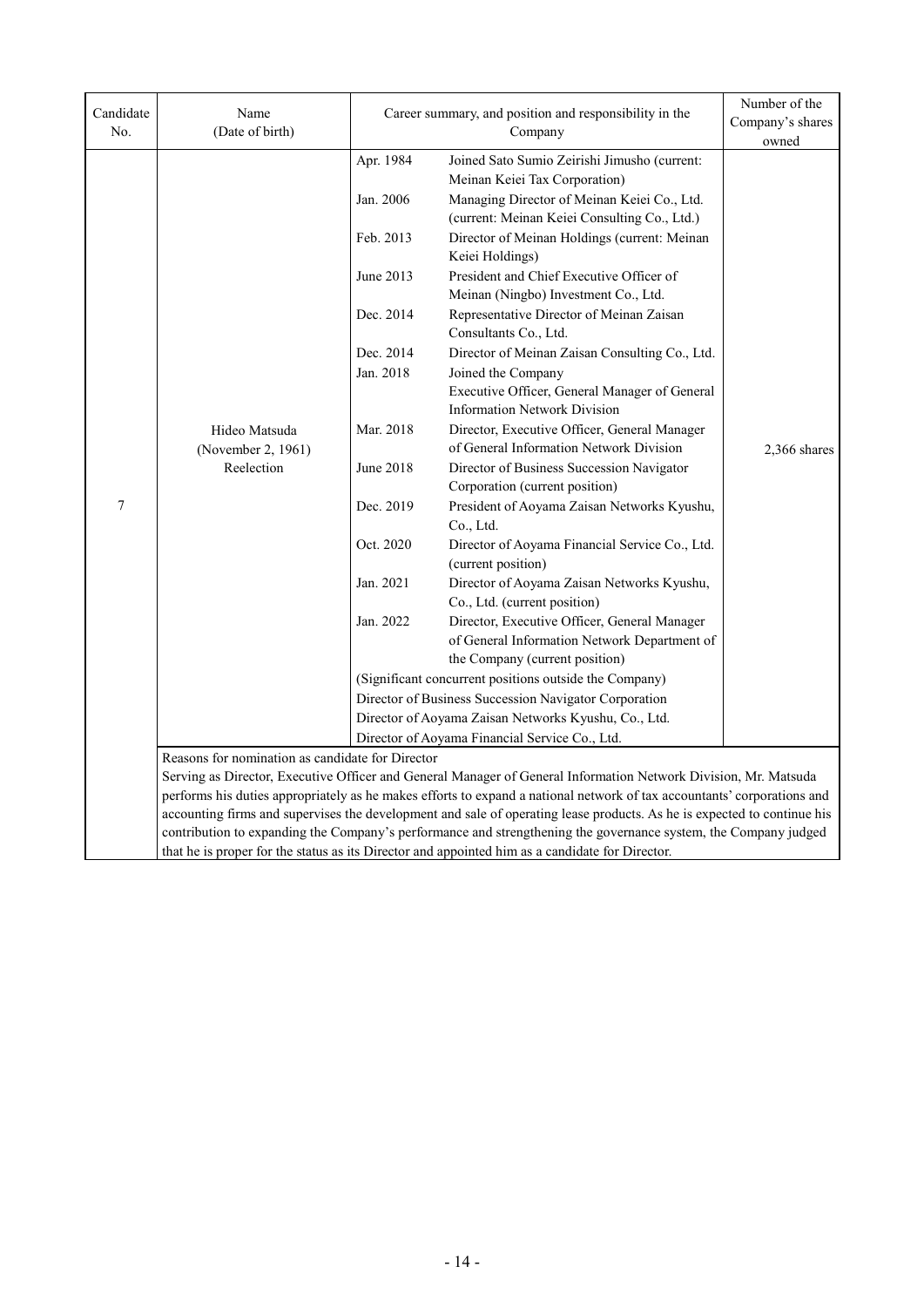| Candidate<br>No. | Name<br>(Date of birth)                                                                                                                                                                                                                                                                                                                                                                                                                                                                                                                                                                                                                                                                                                                                                                                                                                                   | Career summary, and position and responsibility in the<br>Company                                                                                                                                                                                                                                                                                                                                                                                                                                                                                                                                  | Number of the<br>Company's shares<br>owned |  |  |
|------------------|---------------------------------------------------------------------------------------------------------------------------------------------------------------------------------------------------------------------------------------------------------------------------------------------------------------------------------------------------------------------------------------------------------------------------------------------------------------------------------------------------------------------------------------------------------------------------------------------------------------------------------------------------------------------------------------------------------------------------------------------------------------------------------------------------------------------------------------------------------------------------|----------------------------------------------------------------------------------------------------------------------------------------------------------------------------------------------------------------------------------------------------------------------------------------------------------------------------------------------------------------------------------------------------------------------------------------------------------------------------------------------------------------------------------------------------------------------------------------------------|--------------------------------------------|--|--|
| 8                | Michihiro Nagasaka<br>(April 21, 1962)<br>Reelection                                                                                                                                                                                                                                                                                                                                                                                                                                                                                                                                                                                                                                                                                                                                                                                                                      | Apr. 1985<br>Joined Wakabayashi Law Office<br>Mar. 1992<br>Joined Nihon M&A Center Inc.<br>Dec. 2010<br>Manager of Business Promotion Department of<br>Nihon M&A Center Inc.<br>Mar. 2014<br>Outside Director of the Company (current<br>position)<br>Manager of Sales Support Department, General<br>Apr. 2015<br>Planning Division of Nihon M&A Center Inc.<br>Vice President of Business Succession<br>Aug. 2016<br>Navigator Corporation<br>July 2021<br>Director of Business Succession Navigator<br>Corporation (current position)<br>(Significant concurrent positions outside the Company) | 9,715 shares                               |  |  |
|                  | Director of Business Succession Navigator Corporation<br>Reasons for nomination as candidate for Director<br>Having served as Business Succession Executive Advisor in the Sales Planning Department, General Planning Division<br>of Nihon M&A Center Inc., Mr. Nagasaka has played a part in the development of the Company, such as by providing<br>useful advice concerning business knowhow and marketing promotion for business succession consulting as an outside<br>Director of the Company for many years.<br>As he will further increase the level of participation into the Company's business succession consulting extensively, and<br>continue to reinforce the relationship with Nihon M&A Center Inc. even more by assuming office as full-time Director<br>of the Company from this fiscal year, the Company appointed him as a candidate for Director. |                                                                                                                                                                                                                                                                                                                                                                                                                                                                                                                                                                                                    |                                            |  |  |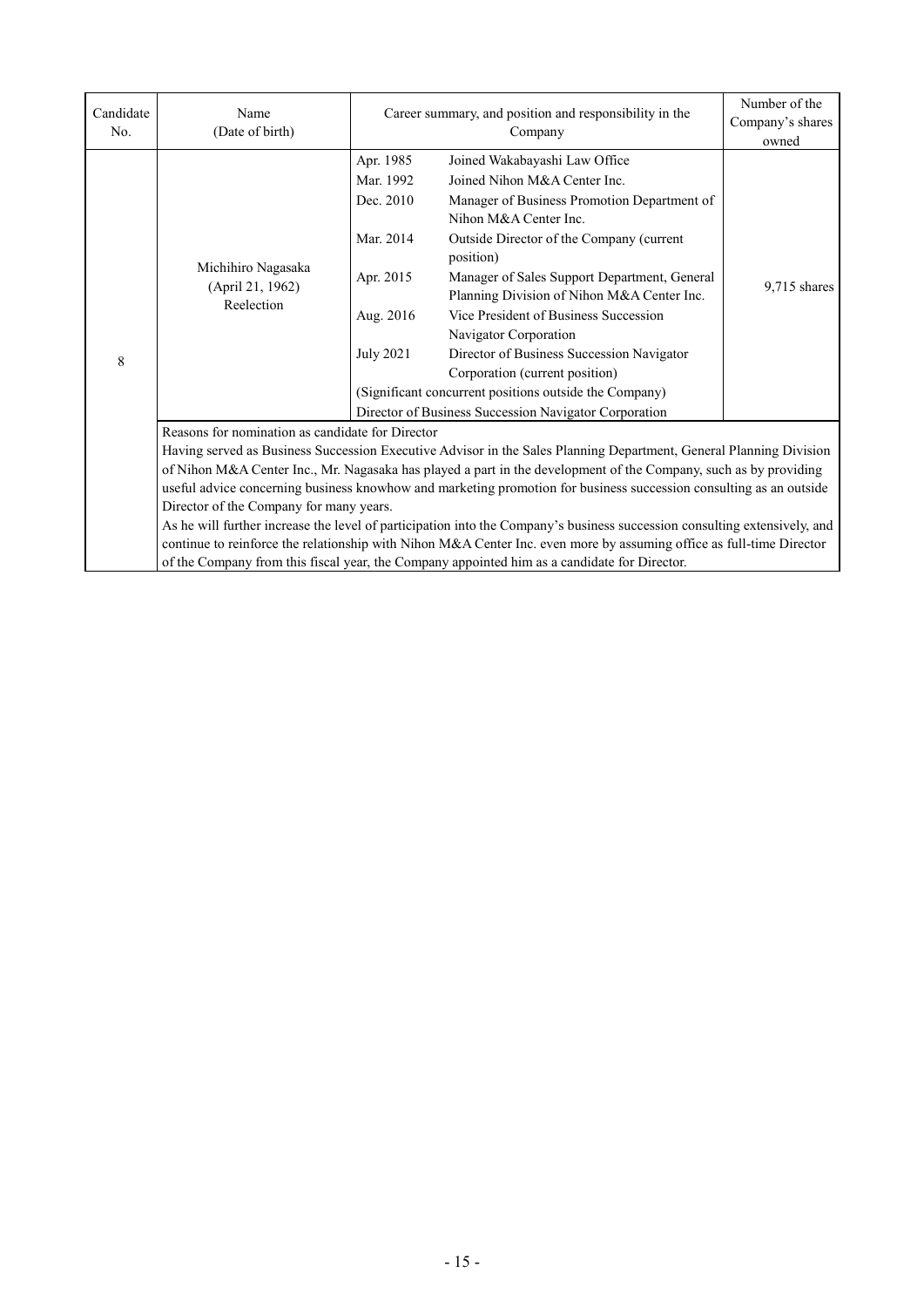| Candidate<br>No. | Name<br>(Date of birth)                                                                                                                                                                                                                                                                                                                                                                                                                                       | Career summary, and position and responsibility in the<br>Company |                                                                                                                     | Number of the<br>Company's shares |  |
|------------------|---------------------------------------------------------------------------------------------------------------------------------------------------------------------------------------------------------------------------------------------------------------------------------------------------------------------------------------------------------------------------------------------------------------------------------------------------------------|-------------------------------------------------------------------|---------------------------------------------------------------------------------------------------------------------|-----------------------------------|--|
|                  |                                                                                                                                                                                                                                                                                                                                                                                                                                                               | Apr. 1975                                                         | Associate professor of Faculty of Economics,                                                                        | owned                             |  |
|                  |                                                                                                                                                                                                                                                                                                                                                                                                                                                               |                                                                   | Keio University                                                                                                     |                                   |  |
|                  |                                                                                                                                                                                                                                                                                                                                                                                                                                                               | May 1978                                                          | Visiting Senior Researcher of Economic                                                                              |                                   |  |
|                  |                                                                                                                                                                                                                                                                                                                                                                                                                                                               |                                                                   | Research Institute, Economic Planning Agency                                                                        |                                   |  |
|                  |                                                                                                                                                                                                                                                                                                                                                                                                                                                               | Apr. 1982                                                         | Professor of Faculty of Economics, Keio                                                                             |                                   |  |
|                  |                                                                                                                                                                                                                                                                                                                                                                                                                                                               |                                                                   | University                                                                                                          |                                   |  |
|                  |                                                                                                                                                                                                                                                                                                                                                                                                                                                               | Mar. 1986                                                         | Visiting professor of Massachusetts Institute of<br>Technology                                                      |                                   |  |
|                  |                                                                                                                                                                                                                                                                                                                                                                                                                                                               | May 1995                                                          | Outside Auditor of Okaya & Co., Ltd.                                                                                |                                   |  |
|                  |                                                                                                                                                                                                                                                                                                                                                                                                                                                               | <b>June 2000</b>                                                  | Visiting professor of Research Center for                                                                           |                                   |  |
|                  |                                                                                                                                                                                                                                                                                                                                                                                                                                                               |                                                                   | Advanced Science and Technology, the                                                                                |                                   |  |
|                  |                                                                                                                                                                                                                                                                                                                                                                                                                                                               |                                                                   | University of Tokyo                                                                                                 |                                   |  |
|                  |                                                                                                                                                                                                                                                                                                                                                                                                                                                               | June 2001                                                         | Outside Auditor of DENTSU INC.                                                                                      |                                   |  |
|                  |                                                                                                                                                                                                                                                                                                                                                                                                                                                               | Apr. 2002                                                         | Outside Director of Millea Holdings, Inc.<br>(current: Tokio Marine Holdings, Inc.)                                 |                                   |  |
|                  |                                                                                                                                                                                                                                                                                                                                                                                                                                                               | <b>June 2002</b>                                                  | Outside Director of Asahi Glass Co., Ltd.                                                                           |                                   |  |
|                  |                                                                                                                                                                                                                                                                                                                                                                                                                                                               | Apr. 2004                                                         | Chairman, Fujitsu Research Institute, Economic                                                                      |                                   |  |
|                  |                                                                                                                                                                                                                                                                                                                                                                                                                                                               |                                                                   | Research Center                                                                                                     |                                   |  |
|                  |                                                                                                                                                                                                                                                                                                                                                                                                                                                               | Mar. 2007                                                         | Outside Director of the Company (current                                                                            |                                   |  |
|                  | Haruo Shimada                                                                                                                                                                                                                                                                                                                                                                                                                                                 |                                                                   | position)                                                                                                           |                                   |  |
|                  | (February 21, 1943)<br>Reelection                                                                                                                                                                                                                                                                                                                                                                                                                             | Apr. 2007                                                         | President of Chiba University of Commerce                                                                           | 9,612 shares                      |  |
|                  | Outside                                                                                                                                                                                                                                                                                                                                                                                                                                                       | Aug. 2008                                                         | Outside Director of SANGIKYO<br><b>CORPORATION</b>                                                                  |                                   |  |
|                  | Independent                                                                                                                                                                                                                                                                                                                                                                                                                                                   | Oct. 2008                                                         | Outside Auditor of Temp Holdings Co., Ltd.<br>(current: PERSOL HOLDINGS CO., LTD.)                                  |                                   |  |
| 9                |                                                                                                                                                                                                                                                                                                                                                                                                                                                               | June 2012                                                         | Outside Director of Alfresa Holdings                                                                                |                                   |  |
|                  |                                                                                                                                                                                                                                                                                                                                                                                                                                                               |                                                                   | Corporation                                                                                                         |                                   |  |
|                  |                                                                                                                                                                                                                                                                                                                                                                                                                                                               | May 2015                                                          | Outside Director of Okaya & Co., Ltd. (current<br>position)                                                         |                                   |  |
|                  |                                                                                                                                                                                                                                                                                                                                                                                                                                                               | Sept. 2015                                                        | Outside Director of Legend Partners Ltd.                                                                            |                                   |  |
|                  |                                                                                                                                                                                                                                                                                                                                                                                                                                                               | Jan. 2016                                                         | President of Shimada Sogo Kenkyujo (current<br>position)                                                            |                                   |  |
|                  |                                                                                                                                                                                                                                                                                                                                                                                                                                                               | Jan. 2017                                                         | President of the Japan Forum on International<br>Relations, Inc.                                                    |                                   |  |
|                  |                                                                                                                                                                                                                                                                                                                                                                                                                                                               | Apr. 2017                                                         | Chairperson of Tokyo Metropolitan Public<br>University Corporation                                                  |                                   |  |
|                  |                                                                                                                                                                                                                                                                                                                                                                                                                                                               | Feb. 2021                                                         | Outside Director of Tech I.S. Co., Ltd. (current                                                                    |                                   |  |
|                  |                                                                                                                                                                                                                                                                                                                                                                                                                                                               |                                                                   | position)                                                                                                           |                                   |  |
|                  |                                                                                                                                                                                                                                                                                                                                                                                                                                                               | (Significant concurrent positions outside the Company)            |                                                                                                                     |                                   |  |
|                  |                                                                                                                                                                                                                                                                                                                                                                                                                                                               | Outside Director of Okaya & Co., Ltd.                             |                                                                                                                     |                                   |  |
|                  |                                                                                                                                                                                                                                                                                                                                                                                                                                                               |                                                                   | President of Shimada Sogo Kenkyujo                                                                                  |                                   |  |
|                  |                                                                                                                                                                                                                                                                                                                                                                                                                                                               | Outside Director of Tech I.S. Co., Ltd. (current position)        |                                                                                                                     |                                   |  |
|                  | Reasons for nomination as candidate for outside Director and summary of expected role<br>Using his extensive knowledge as a long-term economics researcher, Mr. Shimada is expected to continue providing<br>supervision, advice, etc. to Directors in performing their duties, from his independent position. Furthermore, if he is<br>elected, the Company expects that he will be involved in the selection of officer candidates and the determination of |                                                                   |                                                                                                                     |                                   |  |
|                  |                                                                                                                                                                                                                                                                                                                                                                                                                                                               |                                                                   |                                                                                                                     |                                   |  |
|                  |                                                                                                                                                                                                                                                                                                                                                                                                                                                               |                                                                   |                                                                                                                     |                                   |  |
|                  |                                                                                                                                                                                                                                                                                                                                                                                                                                                               |                                                                   | officer remuneration, etc. from an objective and neutral standpoint as a member of the Nominating Committee and the |                                   |  |
|                  | Remuneration Advisory Committee. The Company has judged that he will appropriately fulfill his duties as an outside                                                                                                                                                                                                                                                                                                                                           |                                                                   |                                                                                                                     |                                   |  |
|                  |                                                                                                                                                                                                                                                                                                                                                                                                                                                               |                                                                   | Director based on the above reasons, and appointed him as a candidate. At the conclusion of this meeting, Mr.       |                                   |  |
|                  | Shimada's tenure as outside Director of the Company will have been 15 years.                                                                                                                                                                                                                                                                                                                                                                                  |                                                                   |                                                                                                                     |                                   |  |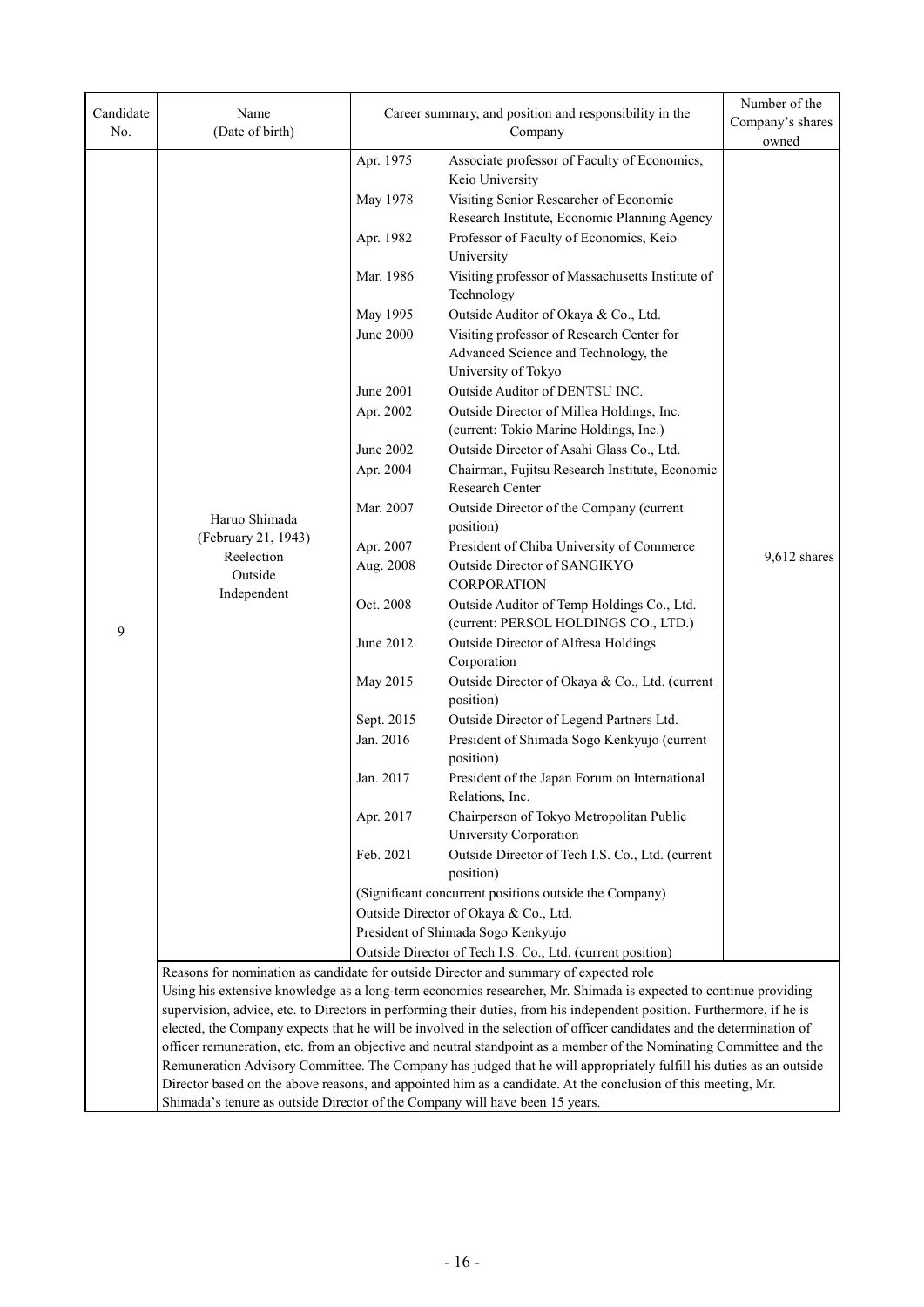| Candidate                                                                                                        | Name                                                                                                                                                                                                                                                     | Career summary, and position and responsibility in the |                                                                                                                                                      | Number of the<br>Company's shares |  |
|------------------------------------------------------------------------------------------------------------------|----------------------------------------------------------------------------------------------------------------------------------------------------------------------------------------------------------------------------------------------------------|--------------------------------------------------------|------------------------------------------------------------------------------------------------------------------------------------------------------|-----------------------------------|--|
| No.                                                                                                              | (Date of birth)                                                                                                                                                                                                                                          |                                                        | Company                                                                                                                                              | owned                             |  |
|                                                                                                                  |                                                                                                                                                                                                                                                          | Oct. 1975                                              | Joined Price Waterhouse Accounting Office                                                                                                            |                                   |  |
|                                                                                                                  |                                                                                                                                                                                                                                                          |                                                        | (current: PricewaterhouseCoopers Aarata LLC)                                                                                                         |                                   |  |
|                                                                                                                  |                                                                                                                                                                                                                                                          | <b>July 1987</b>                                       | Representative Partner of Aoyama Audit<br>Corporation (current: PricewaterhouseCoopers<br>Aarata LLC)<br>Partner of PricewaterhouseCoopers (current: |                                   |  |
|                                                                                                                  |                                                                                                                                                                                                                                                          | Aug. 1995                                              | PricewaterhouseCoopers Aarata LLC)<br>Joined Tohmatsu & Co. (current: Deloitte                                                                       |                                   |  |
|                                                                                                                  |                                                                                                                                                                                                                                                          | Apr. 1996                                              | Touche Tohmatsu LLC)<br>Representative Partner                                                                                                       |                                   |  |
|                                                                                                                  |                                                                                                                                                                                                                                                          | <b>June 2000</b>                                       | Outside Director of Ichiyoshi Securities Co.,                                                                                                        |                                   |  |
|                                                                                                                  |                                                                                                                                                                                                                                                          |                                                        | Ltd.                                                                                                                                                 |                                   |  |
|                                                                                                                  |                                                                                                                                                                                                                                                          | <b>July 2003</b>                                       | Global Middle Markets Leader of Deloitte                                                                                                             |                                   |  |
|                                                                                                                  | Keiji Watanabe                                                                                                                                                                                                                                           |                                                        | Touche Tohmatsu LLC                                                                                                                                  |                                   |  |
|                                                                                                                  | (January 21, 1943)                                                                                                                                                                                                                                       | <b>June 2008</b>                                       | Outside Director of ASAHI KOGYOSHA CO.,                                                                                                              |                                   |  |
|                                                                                                                  | Reelection                                                                                                                                                                                                                                               |                                                        | LTD. (current position)                                                                                                                              | 5,705 shares                      |  |
|                                                                                                                  | Outside                                                                                                                                                                                                                                                  | June 2010                                              | Outside Director of SBI Holdings, Inc.                                                                                                               |                                   |  |
| 10                                                                                                               | Independent                                                                                                                                                                                                                                              | Mar. 2011                                              | Outside Director of the Company (current                                                                                                             |                                   |  |
|                                                                                                                  |                                                                                                                                                                                                                                                          |                                                        | position)                                                                                                                                            |                                   |  |
|                                                                                                                  |                                                                                                                                                                                                                                                          | June 2017                                              | Outside Director of SBI Insurance Group Co.,                                                                                                         |                                   |  |
|                                                                                                                  |                                                                                                                                                                                                                                                          |                                                        | Ltd. (current position)                                                                                                                              |                                   |  |
|                                                                                                                  |                                                                                                                                                                                                                                                          | June 2017                                              | Outside Corporate Auditor of Hokuetsu                                                                                                                |                                   |  |
|                                                                                                                  |                                                                                                                                                                                                                                                          | <b>June 2018</b>                                       | Corporation (current position)                                                                                                                       |                                   |  |
|                                                                                                                  |                                                                                                                                                                                                                                                          |                                                        | Outside Director of UKAI CO., LTD. (current<br>position)                                                                                             |                                   |  |
|                                                                                                                  |                                                                                                                                                                                                                                                          |                                                        | (Significant concurrent positions outside the Company)                                                                                               |                                   |  |
|                                                                                                                  |                                                                                                                                                                                                                                                          | Outside Director of ASAHI KOGYOSHA CO., LTD.           |                                                                                                                                                      |                                   |  |
|                                                                                                                  |                                                                                                                                                                                                                                                          |                                                        | Outside Director of SBI Insurance Group Co., Ltd.                                                                                                    |                                   |  |
|                                                                                                                  |                                                                                                                                                                                                                                                          |                                                        | Outside Corporate Auditor of Hokuetsu Corporation                                                                                                    |                                   |  |
|                                                                                                                  |                                                                                                                                                                                                                                                          | Outside Director of UKAI CO., LTD.                     |                                                                                                                                                      |                                   |  |
|                                                                                                                  | Reasons for nomination as candidate for outside Director and summary of expected role                                                                                                                                                                    |                                                        |                                                                                                                                                      |                                   |  |
|                                                                                                                  | Holding experience and professional knowledge as an expert of accounting, in particular, Mr. Watanabe is expected to<br>continue to utilize said knowledge to provide supervision, advice, etc. to Directors in performing their duties from an          |                                                        |                                                                                                                                                      |                                   |  |
|                                                                                                                  | objective standpoint as an expert of accounting. Furthermore, if he is elected, the Company expects that he will be                                                                                                                                      |                                                        |                                                                                                                                                      |                                   |  |
|                                                                                                                  |                                                                                                                                                                                                                                                          |                                                        | involved in the selection of officer candidates and the determination of officer remuneration, etc. from an objective and                            |                                   |  |
|                                                                                                                  |                                                                                                                                                                                                                                                          |                                                        | neutral standpoint as a member of the Nominating Committee and the Remuneration Advisory Committee. The                                              |                                   |  |
|                                                                                                                  |                                                                                                                                                                                                                                                          |                                                        | Company has judged that he will appropriately fulfill his duties as an outside Director based on the above reasons, and                              |                                   |  |
|                                                                                                                  |                                                                                                                                                                                                                                                          |                                                        | appointed him as a candidate. At the conclusion of this meeting, Mr. Watanabe's tenure as outside Director of the                                    |                                   |  |
|                                                                                                                  | Company will have been 11 years.                                                                                                                                                                                                                         |                                                        |                                                                                                                                                      |                                   |  |
| Notes:<br>1.                                                                                                     | Special interests between the candidates and the Company are as follows.                                                                                                                                                                                 |                                                        | Business Succession Navigator Corporation, whose President is Masazumi Hasumi and Director is Michihiro Nagasaka,                                    |                                   |  |
|                                                                                                                  |                                                                                                                                                                                                                                                          |                                                        |                                                                                                                                                      |                                   |  |
|                                                                                                                  | has concluded a business outsourcing contract concerning planning and operation of seminars and advertisement with the<br>Company.<br>Nihon M&A Center Inc., at which Michihiro Nagasaka holds a position, is in partnership with the Company to provide |                                                        |                                                                                                                                                      |                                   |  |
|                                                                                                                  |                                                                                                                                                                                                                                                          |                                                        |                                                                                                                                                      |                                   |  |
|                                                                                                                  | asset, business succession and real-estate consultation for corporate owners.                                                                                                                                                                            |                                                        |                                                                                                                                                      |                                   |  |
|                                                                                                                  | There is no special interest between any other candidates and the Company.                                                                                                                                                                               |                                                        |                                                                                                                                                      |                                   |  |
| 2.                                                                                                               | Haruo Shimada is a candidate for outside Director.                                                                                                                                                                                                       |                                                        |                                                                                                                                                      |                                   |  |
|                                                                                                                  | The Company has submitted notification to the Tokyo Stock Exchange that Haruo Shimada has been designated as an                                                                                                                                          |                                                        |                                                                                                                                                      |                                   |  |
|                                                                                                                  | independent officer as provided for by the aforementioned exchange. If the reelection of Haruo Shimada is approved, the<br>Company plans for his appointment as an independent officer to continue.                                                      |                                                        |                                                                                                                                                      |                                   |  |
| 3.                                                                                                               | Keiji Watanabe is a candidate for outside Director.                                                                                                                                                                                                      |                                                        |                                                                                                                                                      |                                   |  |
| The Company has submitted notification to the Tokyo Stock Exchange that Keiji Watanabe has been designated as an |                                                                                                                                                                                                                                                          |                                                        |                                                                                                                                                      |                                   |  |
|                                                                                                                  |                                                                                                                                                                                                                                                          |                                                        | independent officer as provided for by the aforementioned exchange. If the reelection of Keiji Watanabe is approved, the                             |                                   |  |
|                                                                                                                  | Company plans for his appointment as an independent officer to continue.                                                                                                                                                                                 |                                                        |                                                                                                                                                      |                                   |  |

4. The Company has entered into limited liability agreements with Haruo Shimada, and Keiji Watanabe, pursuant to the provisions of Article 427, paragraph (1) of the Companies Act. The maximum amount of liability for damages under these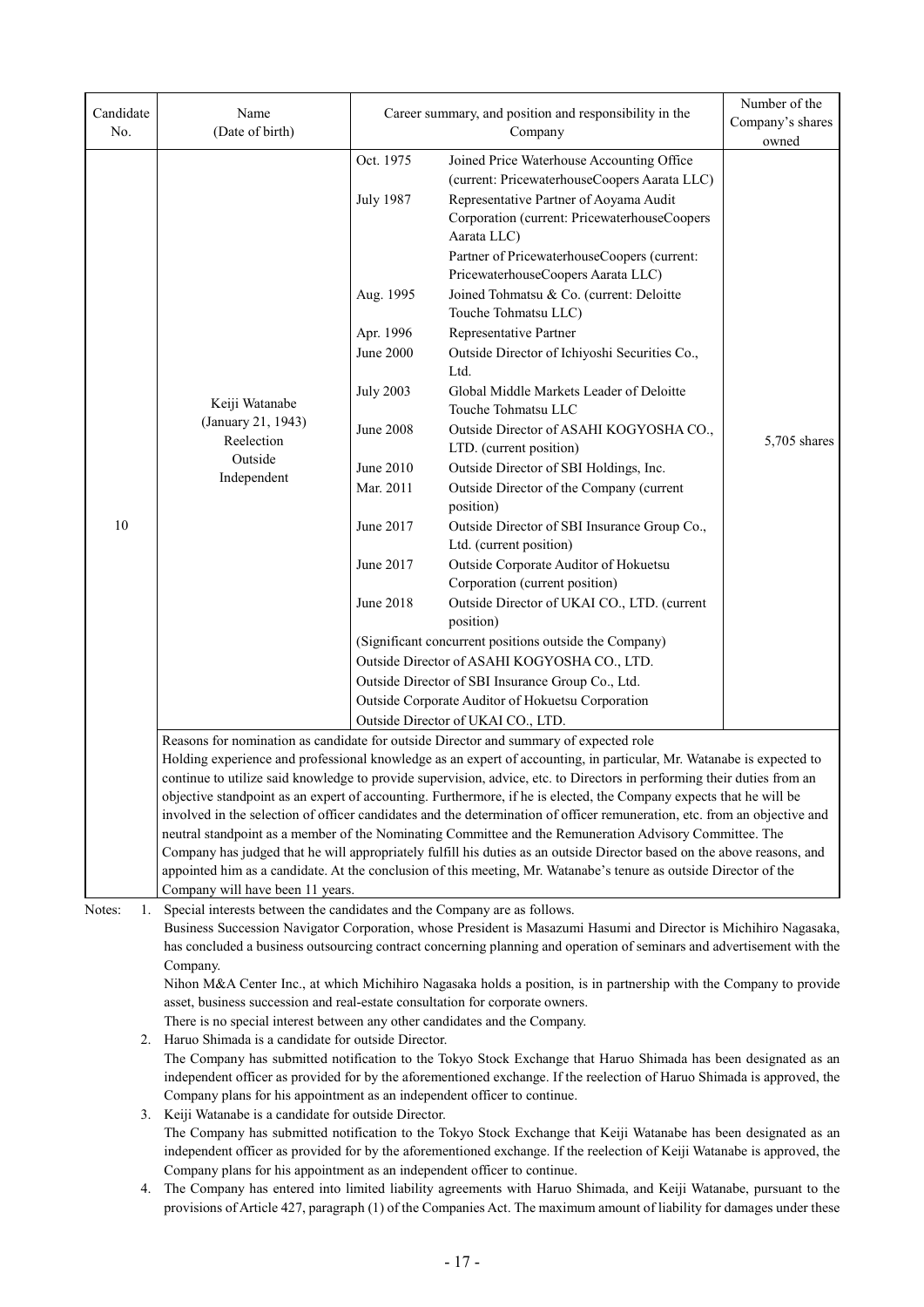agreements is ¥5 million or the amount provided for under laws and regulations whichever is higher. If the reelection of Haruo Shimada and Keiji Watanabe is approved, the Company plans to renew the aforementioned limited liability agreements with them.

- 5. The Company has entered into a contract of Directors and Officers Liability Insurance (D&O Insurance) with AIG General Insurance Company, Ltd. that covers Masazumi Hasumi, Masayuki Yagi, Takeshi Matsuura, Takaomi Ogawa, Shintaro Hashiba, Shinji Shimane, Hideo Matsuda, Michihiro Nagasaka, Haruo Shimada and Keiji Watanabe as insured persons, pursuant to the provisions of Article 430-3, paragraph (1) of the Companies Act. As the scope of insured persons is Directors and Audit & Supervisory Board Members, including those at subsidiaries and those who are outside officers, Masazumi Hasumi, Masayuki Yagi, Takeshi Matsuura, Takaomi Ogawa, Shintaro Hashiba, Shinji Shimane, Hideo Matsuda, Michihiro Nagasaka, Haruo Shimada and Keiji Watanabe are included as insured persons in this insurance policy. This insurance policy covers damages which may arise from liability borne by the officers, etc. who are insured persons in the course of execution of their duties or claims pertaining to the pursuit of such liability. The Company shall bear the full expense of the insurance premiums. In addition, the Company plans to renew the insurance policy with the same details at the time of the next renewal.
- 6. Number of the Company's shares owned by the candidates includes those owned by them under the directors' stock ownership plan as of December 31, 2021.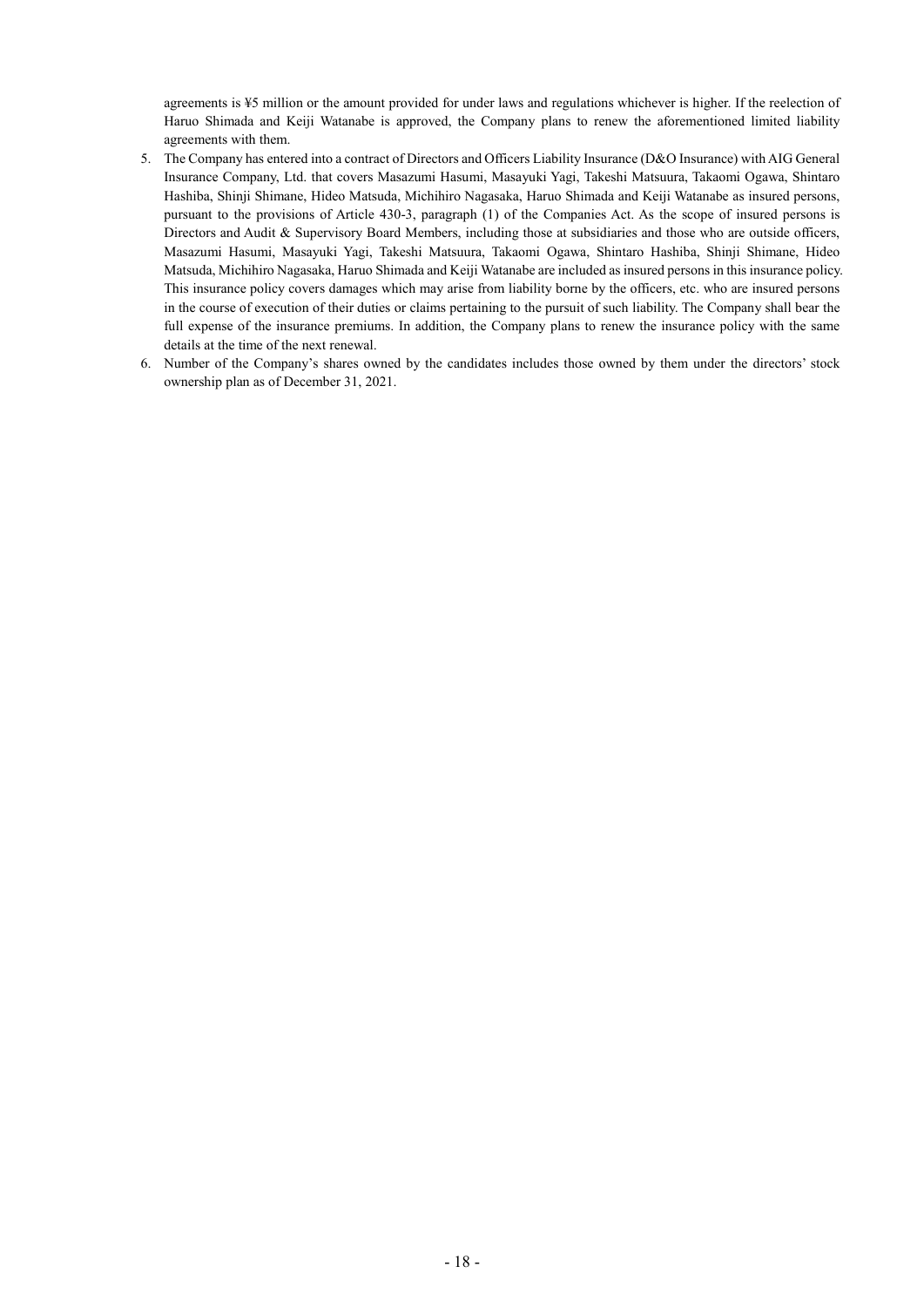## **Proposal No. 3** Election of One Audit & Supervisory Board Member

The term of office of Audit & Supervisory Board Member Hiroyuki Fujita will expire at the conclusion of this Annual General Meeting of Shareholders. Therefore, the Company proposes the election of one Audit & Supervisory Board Member.

| The consent of the Audit & Supervisory Board has been obtained for this proposal. |
|-----------------------------------------------------------------------------------|
| The candidate for Audit & Supervisory Board Member is as follows:                 |

| Name                               |                                                                        |                                                                                                                             | Number of the    |  |  |
|------------------------------------|------------------------------------------------------------------------|-----------------------------------------------------------------------------------------------------------------------------|------------------|--|--|
| (Date of birth)                    | Career summary and position in the Company                             |                                                                                                                             | Company's shares |  |  |
|                                    |                                                                        |                                                                                                                             | owned            |  |  |
|                                    | Apr. 1989                                                              | Joined The Mitsui Bank, Limited (current Sumitomo Mitsui<br><b>Banking Corporation</b> )                                    |                  |  |  |
|                                    | Aug. 1995                                                              | Joined Yamazaki Zeirishi Jimusho                                                                                            |                  |  |  |
|                                    | Oct. 2000                                                              | Joined Tohmatsu & Co. (current Deloitte Touche Tohmatsu<br>LLC)                                                             |                  |  |  |
|                                    | Apr. 2004                                                              | Registered as a certified public accountant                                                                                 |                  |  |  |
|                                    | Mar. 2018                                                              | Outside Audit & Supervisory Board Member of the                                                                             |                  |  |  |
|                                    |                                                                        | Company (current position)                                                                                                  |                  |  |  |
|                                    | Mar. 2018                                                              | Auditor of Nihon Shisan Soken Co., Ltd. (current position)                                                                  |                  |  |  |
|                                    | Mar. 2018                                                              | Auditor of Aoyama Estate Co., Ltd. (current position)                                                                       |                  |  |  |
|                                    | Mar. 2018                                                              | Audit & Supervisory Board Member of Business Succession                                                                     |                  |  |  |
|                                    |                                                                        | Navigator Corporation (current position)                                                                                    |                  |  |  |
|                                    | Mar. 2018                                                              | Auditor of Aoyama Zaisan Investments Co., Ltd. (formerly                                                                    |                  |  |  |
|                                    |                                                                        | Proggest Co., Ltd.) (current position)                                                                                      |                  |  |  |
|                                    | Dec. 2019                                                              | Audit & Supervisory Board Member of Aoyama Zaisan                                                                           |                  |  |  |
| Hiroyuki Fujita<br>(March 1, 1966) |                                                                        | Networks Kyushu, Co., Ltd. (current position)                                                                               |                  |  |  |
| Reelection                         | Apr. 2020                                                              | Audit & Supervisory Board Member of Nitto Fudosan Co.,<br>Ltd. (current position)                                           | $3.519$ shares   |  |  |
| Outside<br>Independent             | Oct. 2020                                                              | Audit & Supervisory Board Member of Aoyama Financial                                                                        |                  |  |  |
|                                    |                                                                        | Service Co., Ltd. (current position)                                                                                        |                  |  |  |
|                                    | Jan. 2021                                                              | Audit & Supervisory Board Member of Aoyama Family<br>Office Service Co., Ltd. (current position)                            |                  |  |  |
|                                    |                                                                        | (Significant concurrent positions outside the Company)                                                                      |                  |  |  |
|                                    |                                                                        | Auditor of Nihon Shisan Soken Co., Ltd.                                                                                     |                  |  |  |
|                                    |                                                                        | Auditor of Aoyama Estate Co., Ltd.                                                                                          |                  |  |  |
|                                    | Audit & Supervisory Board Member of Business Succession Navigator      |                                                                                                                             |                  |  |  |
|                                    | Corporation                                                            |                                                                                                                             |                  |  |  |
|                                    | Auditor of Aoyama Zaisan Investments Co., Ltd.                         |                                                                                                                             |                  |  |  |
|                                    | Audit & Supervisory Board Member of Aoyama Zaisan Networks Kyushu,     |                                                                                                                             |                  |  |  |
|                                    | Co., Ltd.                                                              |                                                                                                                             |                  |  |  |
|                                    | Audit & Supervisory Board Member of Aoyama Financial Service Co., Ltd. |                                                                                                                             |                  |  |  |
|                                    | Audit & Supervisory Board Member of Aoyama Family Office Service Co.,  |                                                                                                                             |                  |  |  |
|                                    | Ltd.                                                                   |                                                                                                                             |                  |  |  |
|                                    |                                                                        | Audit & Supervisory Board Member of Nitto Fudosan Co., Ltd.                                                                 |                  |  |  |
|                                    |                                                                        | Reasons for nomination as candidate for outside Audit & Supervisory Board Member                                            |                  |  |  |
|                                    |                                                                        | The Company has nominated Hiroyuki Fujita as a candidate for outside Audit & Supervisory Board Member because it has judged |                  |  |  |

that, based on his expert point of view and abundant experience as a certified public accountant, he can provide useful advice and supervise general management of the Company as an Audit & Supervisory Board Member of the Company.

Notes: 1. Hiroyuki Fujita is a candidate for outside Audit & Supervisory Board Member.

The Company has submitted notification to the Tokyo Stock Exchange that Hiroyuki Fujita has been designated as an independent officer as provided for by the aforementioned exchange. If the reelection of Hiroyuki Fujita is approved, the Company plans for his appointment as an independent officer to continue.

2. There is no special interest between Hiroyuki Fujita and the Company.

3. Hiroyuki Fujita is currently an outside Audit & Supervisory Board Member of the Company, and at the conclusion of this meeting, his tenure as an outside Audit & Supervisory Board Member will have been four years.

4. The Company has entered into limited liability agreement with Hiroyuki Fujita, pursuant to the provisions of Article 427, paragraph (1) of the Companies Act. The maximum amount of liability for damages under the agreement is ¥5 million or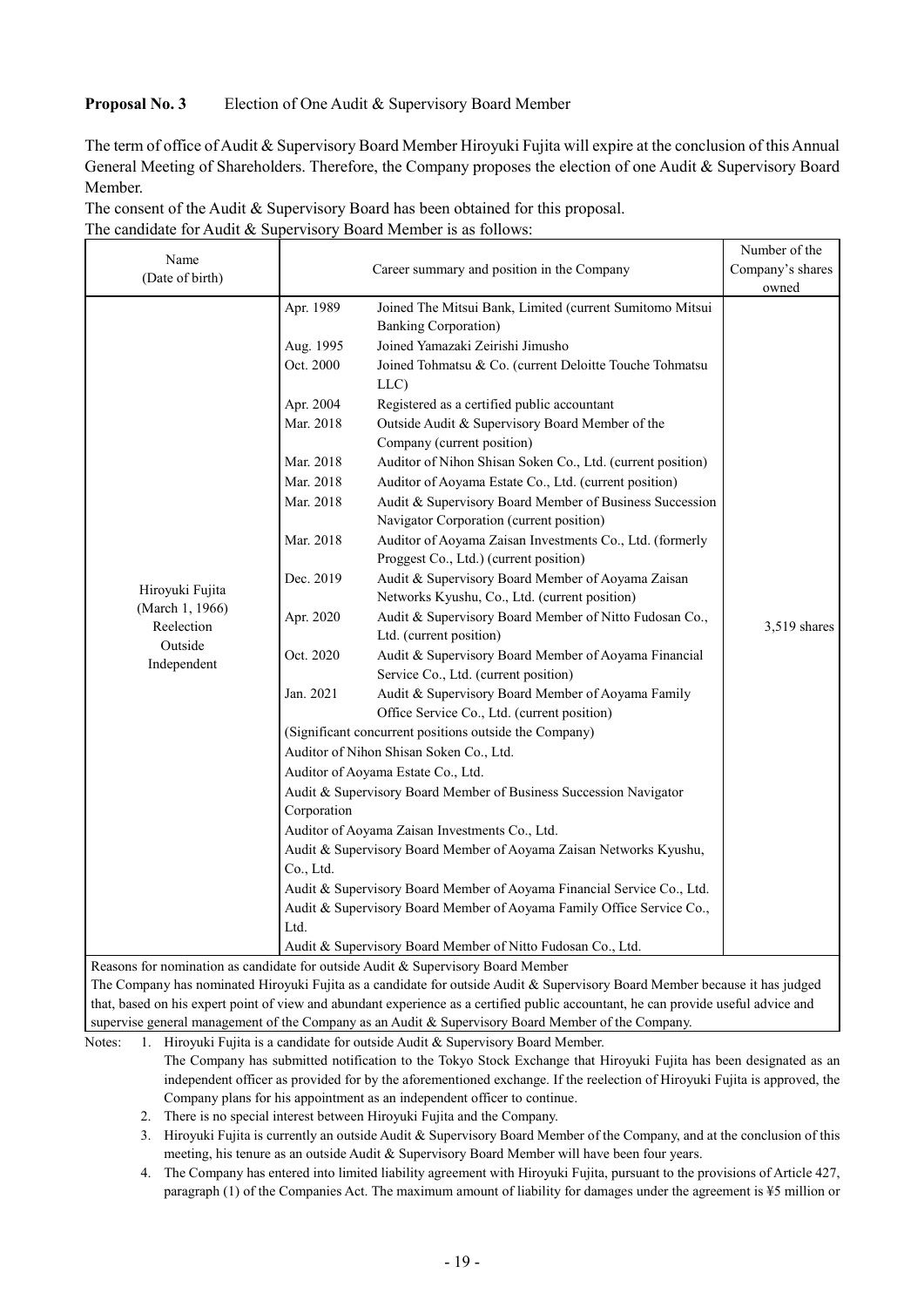the amount provided for under laws and regulations whichever is higher. If the reelection of Hiroyuki Fujita is approved, the Company plans to renew the aforementioned limited liability agreement with him.

- 5. Number of the Company's shares owned by Hiroyuki Fujita includes those owned by him under the directors' stock ownership plan as of December 31, 2021.
- 6. The Company has entered into a contract of Directors and Officers Liability Insurance (D&O Insurance) with AIG General Insurance Company, Ltd. that covers Hiroyuki Fujita as an insured person, pursuant to the provisions of Article 430-3, paragraph (1) of the Companies Act. As the scope of insured persons is Directors and Audit & Supervisory Board Members, including those at subsidiaries and those who are outside officers, Hiroyuki Fujita is included as an insured person in this insurance policy. This insurance policy covers damages which may arise from liability borne by the officers, etc. who are insured persons in the course of execution of their duties or claims pertaining to the pursuit of such liability. The Company shall bear the full expense of the insurance premiums. In addition, the Company plans to renew the insurance policy with the same details at the time of the next renewal.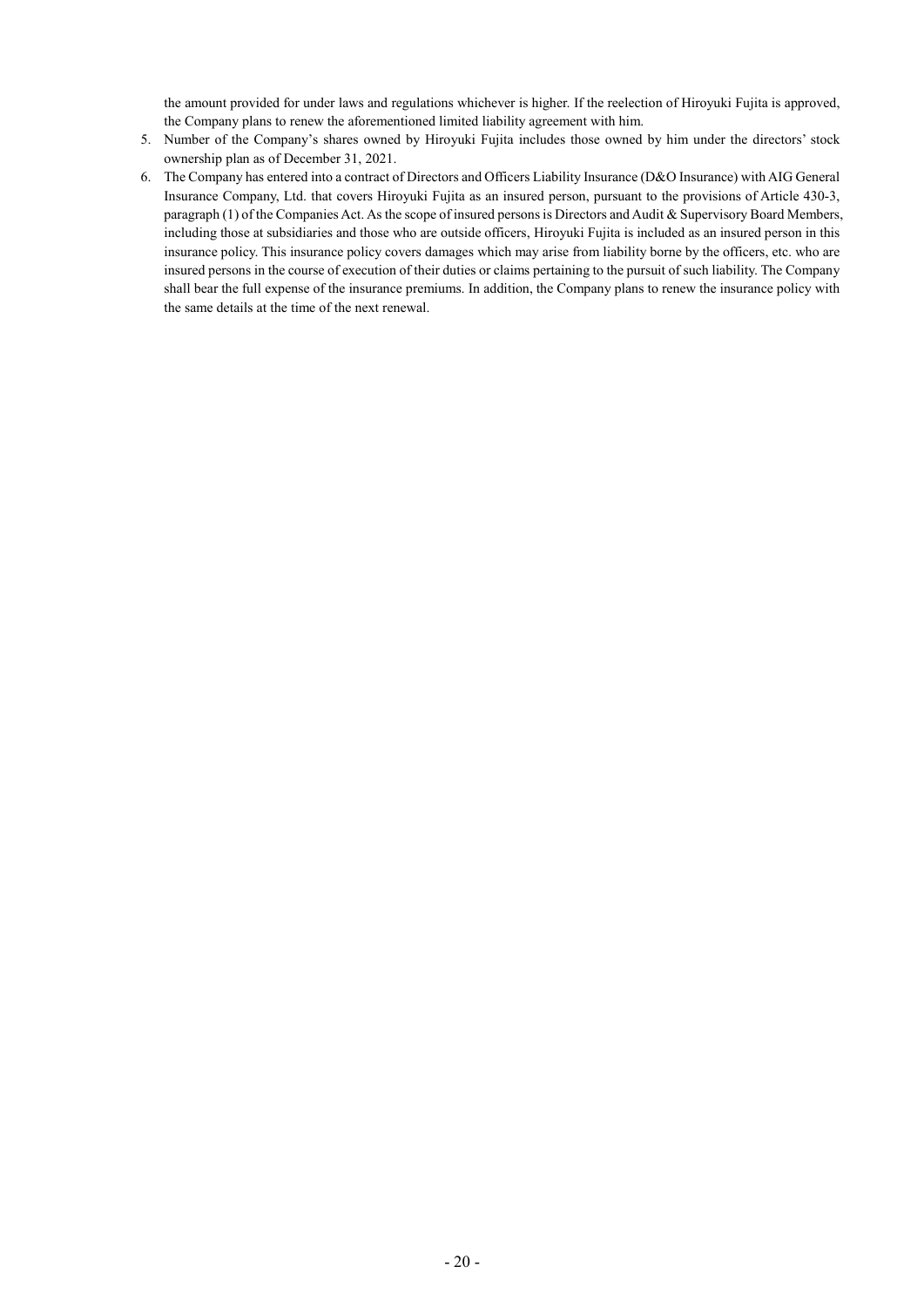## **Proposal No. 4** Determination of Remuneration for Directors (Excluding Outside Directors) for Allotment of Restricted Shares

The maximum amount of directors' remuneration was approved at the 16th Annual General Meeting of Shareholders held on March 24, 2007 at ¥500 million per annum (excluding their employee salary). In addition, at the 28th Annual General Meeting of Shareholders held on March 28, 2019, the specifics of non-monetary remuneration via the provision of company houses (the company houses are of ordinary types, and the difference between the total rent the Company pays (including the management expenses and common service expenses) and the total amount the Company collects from Directors as the house rent is no more than ¥40 million per annum) were approved.

The Company proposes to allot common shares of the Company to the Company's Directors (excluding outside Directors) with certain stipulations such as a restricted transfer period and grounds for acquisition without contribution (hereinafter the "Restricted Shares") so that the Company's Directors (excluding outside Directors) will share the benefits and risks of share price fluctuations with shareholders, thereby further increasing their motivation to contribute to improving share prices and enterprise value.

As such, the Company proposes to establish a limit for remuneration paid to the Company's Directors (excluding outside Directors) under this plan within the aforementioned ¥500 million per annum, based on a comprehensive consideration of various factors, such as the Directors' level of contribution to the Company. The allotment of Restricted Shares shall be determined based on a comprehensive consideration of various factors, such as the Directors' level of contribution to the Company. The percentage of the upper limit of the number of Restricted Shares to be allotted in each fiscal year as set forth in 2. below is around 0.2% of the total number of issued shares (the percentage of the total number of issued shares would be about 2.1% if the maximum number of Restricted Shares were to be issued over ten years), which is an insignificant dilution rate, so we believe that this is adequate. At the Board of Directors meeting held on February 8, 2022, the Company resolved to revise the policy for determining the details of individual Director remuneration, etc. as stated on page 23 on the condition that this proposal is approved and adopted. Allotment of Restricted Shares based on this proposal is in line with that policy.

Currently, the number of Directors is ten (including three outside Directors), and if Proposal No. 2 is approved, the number of Directors will be ten (including two outside Directors).

Specific Details and Maximum Number of Restricted Shares for the Company's Directors (Excluding Outside Directors)

1. Allotment of Restricted Shares and payment therefor

In accordance with the resolution of the Board of Directors of the Company, the Company shall pay a monetary remuneration claim to the Company's Directors (excluding outside Directors) within the aforementioned per annum amount as Restricted Shares remuneration, etc., and each Director shall receive the allotment by making in-kind contribution of all of the monetary remuneration claims.

The amount of Restricted Shares paid is based on the closing price of the Company's common shares on the Tokyo Stock Exchange on the business day prior to the resolution of the Board of Directors of the Company related to issuance or disposal (if there have been no trades on that date, the closing price on the most recent trading day) and shall be determined by the Board of Directors of the Company at an amount that is not particularly advantageous to the Directors receiving the Restricted Shares.

In addition, the aforementioned monetary remuneration claims are paid on the condition that the Directors of the Company (excluding outside Directors) have agreed to the above-mentioned in-kind contribution and that a Restricted Shares allotment agreement including the details set forth in 3. below is concluded.

#### 2. Total number of Restricted Shares

The total number of Restricted Shares to be allotted to the Directors of the Company (excluding outside Directors) is 50,000, which is the maximum number of Restricted Shares to be allotted each fiscal year.

However, in the event of a share split of the Company's common shares (including allotment of common shares without contribution), a consolidation of shares on or after the date of the resolution concerning this proposal, or any other event requiring adjustment of the total number of Restricted Shares to be allotted, the total number of Restricted Shares may be adjusted as reasonable.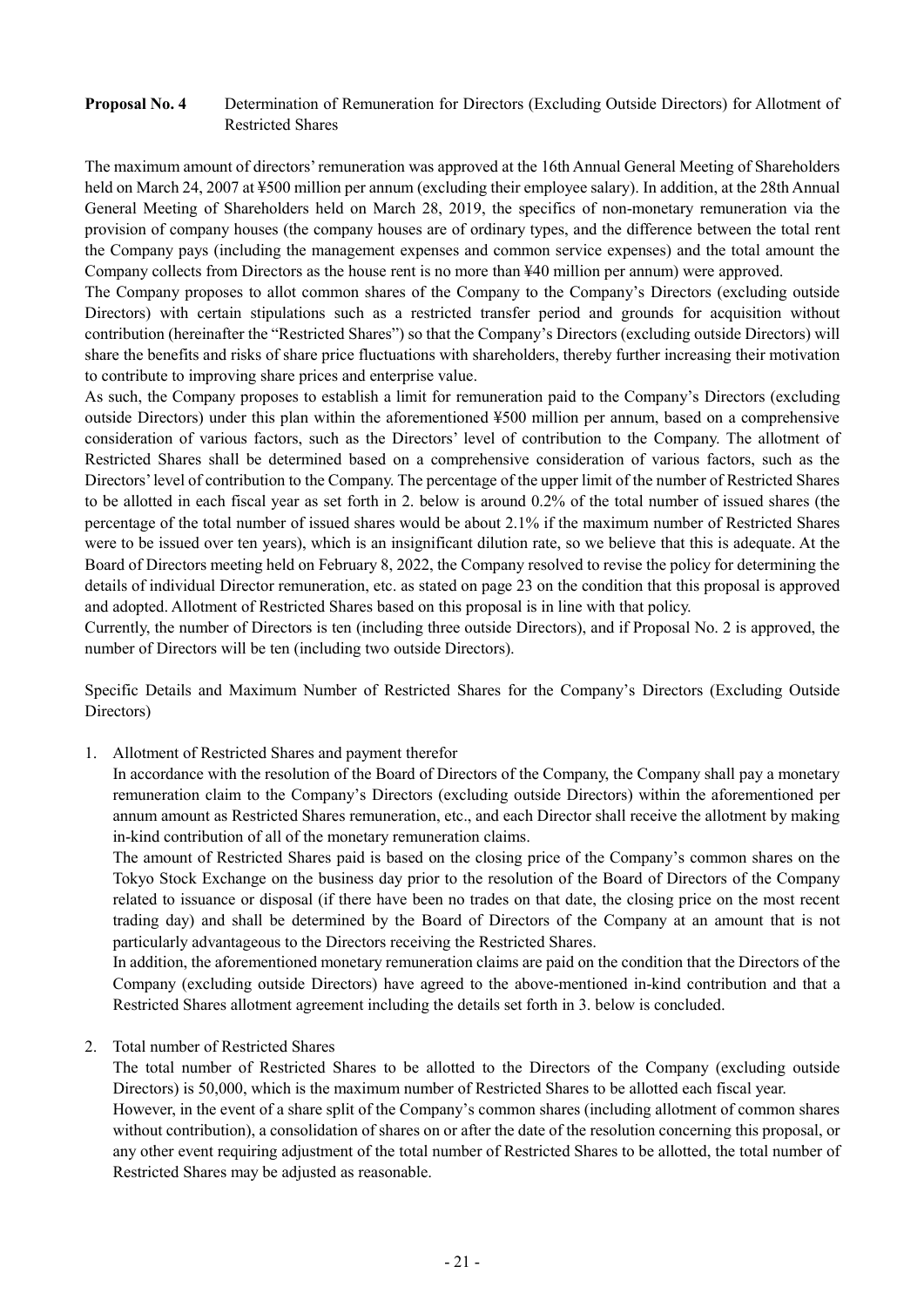## 3. Details of Restricted Shares allotment agreement

When allotting Restricted Shares, the Restricted Shares allotment agreement to be concluded between the Company and Directors receiving allotment of Restricted Shares shall include the content below in accordance with the resolution of the Board of Directors of the Company.

(1) Transfer restrictions

During the period from the date when the Restricted Shares are delivered until the day of retirement of office as the Company's Director (hereinafter the "Transfer Restriction Period"), Directors who receive an allotment of Restricted Shares (hereinafter the "Allotted Shares") shall be restricted from transferring, pledging, establishing a security interest on, gifting, bequeathing, or otherwise disposing of the Restricted Shares (hereinafter the "Transfer Restrictions").

(2) Acquisition of Restricted Shares without contribution

In the event that a Director who has received an allotment of Restricted Shares retires from the position, the Company shall rightfully acquire the Allotted Shares without contribution, except in cases where the Board of Directors of the Company finds a valid reason.

In addition, if there are any Allotted Shares for which the Transfer Restrictions have not been lifted pursuant to the provisions of the condition for lifting the Transfer Restrictions described in (3) below at the time of expiration of the Transfer Restriction Period described in (1) above, the Company shall rightfully acquire the Allotted Shares without contribution.

(3) Lifting of Transfer Restrictions

Upon expiration of the Transfer Restriction Period, the Company shall lift Transfer Restrictions on all Allotted Shares held by Directors who have received allotment of Restricted Shares at that time. However, if the Directors have retired for what the Company's Board of Directors deems a valid reason, the timing of lifting Transfer Restrictions may be adjusted as necessary and reasonable.

(4) Handling of organizational restructuring, etc.

In the event that a merger in which the Company is absorbed, a share exchange agreement or share transfer plan under which the Company becomes a wholly owned subsidiary, or other proposal related to organizational restructuring is approved at the Company's General Meeting of Shareholders (or at a meeting of the Company's Board of Directors, if such organizational restructuring, etc. does not require the approval of the Company's General Meeting of Shareholders) during the Transfer Restriction Period, the Company shall lift the Transfer Restrictions on all Allotted Shares prior to the effective date of such organizational restructuring, etc. by resolution of the Board of Directors.

In addition, the Company shall rightfully acquire, without contribution, the Allotted Shares for which the Transfer Restrictions have not been lifted immediately following the lifting of Transfer Restrictions based on the provisions above.

## (Reference)

Following the conclusion of this Annual General Meeting of Shareholders, the Company plans to allot restricted shares equivalent to that described above to Directors of the Company's subsidiaries.